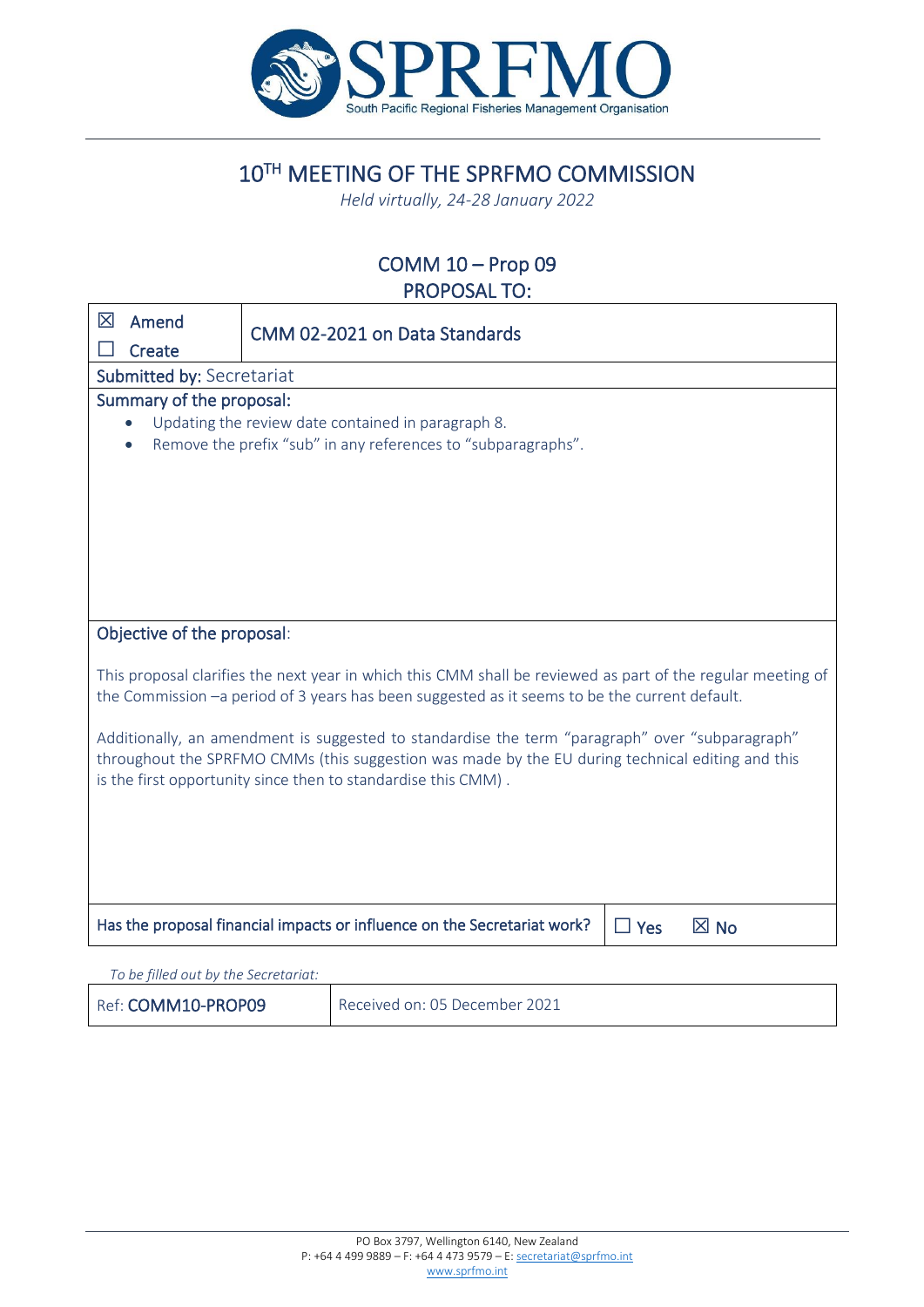

# CMM 02-2022

## Conservation and Management Measure on Standards for the Collection, Reporting, Verification and Exchange of Data

*(Supersedes CMM 02-2021)*

With regard to the fishing vessels flying their flag and fishing for non-highly migratory fishery resources in the Convention Area,

## 1. Data on Fishing Activities and the Impacts of Fishing

Members and Cooperating non-Contracting Parties (Members and CNCPs) are to develop, implement and improve systems to:

- a) ensure that for each calendar year, Members and CNCPs collate annual catch totals raised to "live" weight for all species/species groups caught during that year, and that these are collated as described in Annex 13. Members and CNCPs will provide by the 30 September, their previous year's (January to December) annual catch totals raised to "live" weight for all species/ species groups caught;
- b) ensure that data on fishing activities, including data to assess the impacts of fishing on non-target and associated or dependent species (including marine mammals, seabirds, reptiles or other species of concern), are collected from vessels according to the operational characteristics of each fishing method;
	- i. for trawling methods, Members and CNCPs are to collect the data described in Annex 1;
	- ii. for purse seining methods, Members and CNCPs are to collect the data described in Annex 2;
	- iii. for bottom long lining methods, Members and CNCPs are to collect the data described in Annex 3;
	- iv. for jigging methods, Members and CNCPs are to collect the data described in Annex 4;
	- v. for potting methods, Members and CNCPs are to collect the data described in Annex 5;
	- vi. for hand/drop/dahn lining methods, Members and CNCPs are to collect the data described in Annex 6.
- c) ensure that data on landings and transhipment are collected from vessels according to Annexes 11 and 12 respectively;
- d) compile data on fishing activities and the impacts of fishing and provide these in a timely manner to the Secretariat of the South Pacific Regional Fisheries Management Organisation (SPRFMO) using the SPRFMO data submission templates. The data under this paragraph will be used for the assessment and monitoring of stocks. Members and CNCPs will provide by the 30th June, their previous (January to December) year's data on fishing activities and the impacts of fishing described in sections  $1b$ ) –  $1c$ ) above.

## 2. Observer Data

a) Implementation of observer programmes

Members and CNCPs are to develop and implement observer programmes consistent with CMM16- 2021 (Observer Programme) to achieve the objectives in Article 28 of the Convention, and to collect verified scientific data and additional information related to fishing activities in the Convention Area and its impacts on the ecosystem, and also to support the functions of the Commission and its subsidiary bodies, including the CTC.

b) Information and Data to be Collected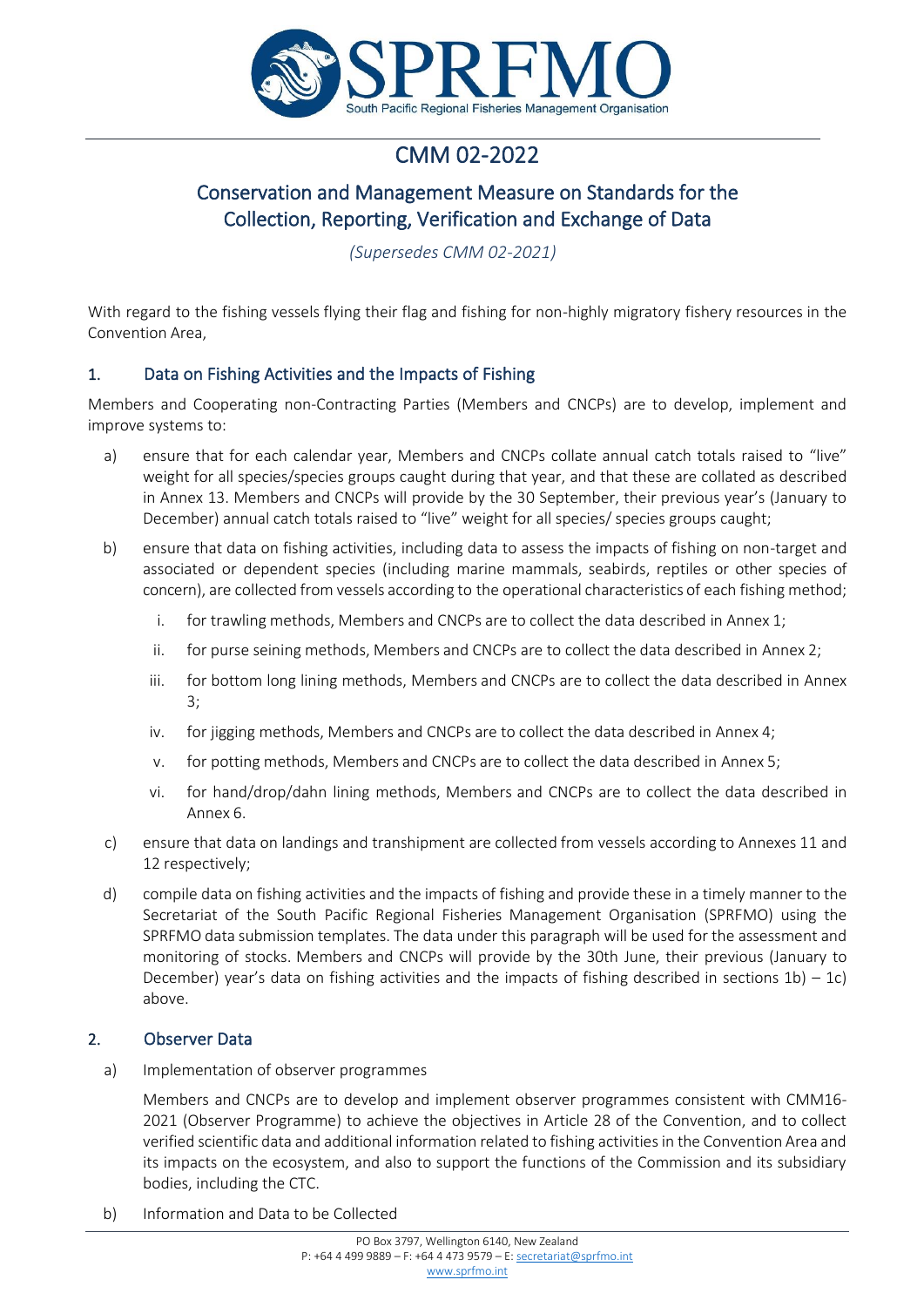

All national observer programmes or service providers accredited under the SPRFMO observer programme should, through the relevant Member or CNCP, provide the information in Annex 7 (Parts A to O) collected by their observers when deployed at sea in the Convention Area. Observer information from such programmes on SPRFMO-managed species collected from landings, or from vessels while they are in port, may be collected and provided on a voluntary basis, by referring to Part P of Annex 7.

c) Data Provision

Observer data should be provided to the Secretariat of the SPRFMO in a standardised format, to be included in the SPRFMO Observer Database. Specifications and standards for observer data submissions are on the SPRFMO website. Until the Secretariat determines a change is needed, observer data will be submitted in Microsoft Excel format. Members and CNCPs will provide by 30 September, their previous (January to December) year's data.

d) Maintenance of Confidentiality

The Secretariat of the SPRFMO is to compile and disseminate accurate and complete observer data to ensure that the best scientific evidence is available, while maintaining confidentiality where appropriate. In doing so, the Secretariat is to follow the procedures specified in Section 6.

## 3. Historical Data

Members and CNCPs are to collate pre-2007 data on fishing activities in the Convention Area and provide these to the Secretariat of the SPRFMO wherever possible.

## 4. Data Verification

Members and CNCPs are to ensure that fishery data are verified through an appropriate system. Members and CNCPs are to develop, implement and improve mechanisms for verifying data, such as:

- a) position verification through vessel monitoring systems;
- b) implementation of the Observer Programme CMM (CMM16-2021 (Observer Programme));
- c) vessel trip, landing and transhipment reports;
- d) port sampling; and
- e) electronic monitoring.

### 5. Data Exchange

Members and CNCPs are to report all data required by this measure to the Secretariat in accordance with the specifications and format described in Annex 8 of this measure, using the templates created by the Secretariat and stored on the SPRFMO website.

### 6. Maintenance of Confidentiality

The Secretariat of the SPRFMO is to compile and disseminate accurate and complete statistical data to ensure that the best scientific evidence is available while maintaining confidentiality. Specifically, the Secretariat is to:

- a) compile and disseminate the following "public domain" data:
	- i. data on fishing activities, aggregated by flag State and month and 1 degree by 1 degree areas, except in those cases where such data describes the activities of less than 3 vessels (in which case a lower resolution will be used);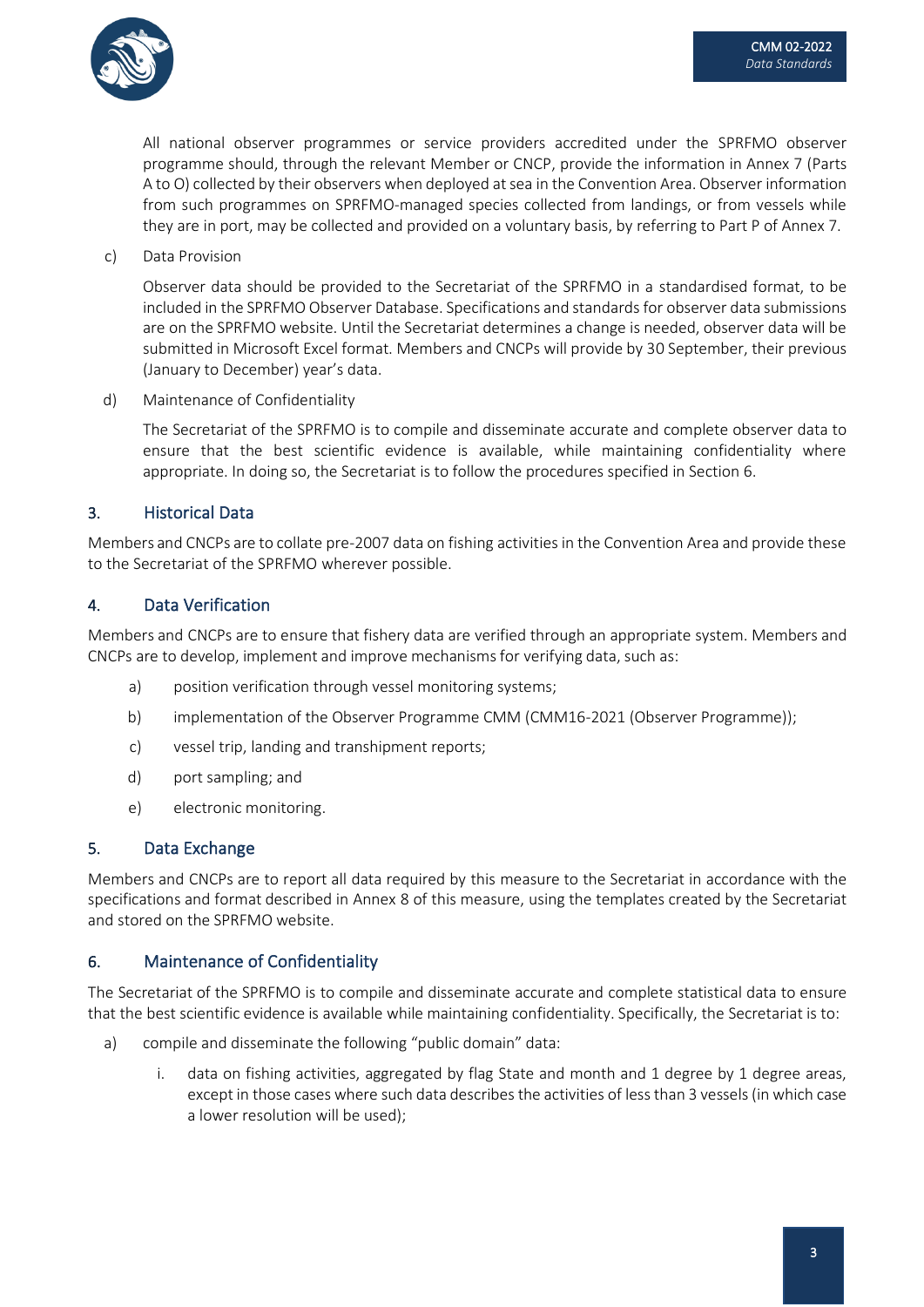

- ii. data for vessels authorised by Members and CNCPs shall include current flag, name, registration number, international radio call sign, IHS-Fairplay (IMO) number, previous names, port of registry, previous flag, type of vessel, types of fishing methods, when built, where built, length, length type, moulded depth, beam, gross tonnage (and/ or gross register tonnage), power of main engine(s), hold capacity, vessel authorisation start and end dates, images provided pursuant to Paragraph 11 and Annex 1 of CMM 05-2021 (Record of Vessels);
- iii. the occurrence of bottom fishing within a 20 minute block (without specifying flag, any vessel identification, or measure of fishing effort);
- b) operate comprehensive and robust processes to maintain the confidentiality of the non-public domain data that Members and CNCPs provide to it. These processes will be based on the ISO/IEC27002:2005 (updates ISO/IEC 17799:2005) international standard for information security management<sup>1</sup>. SPRFMO specific data security standards will be developed over time;
- c) compile and disseminate to Members and CNCPs or their designates non-public domain data (being any data not described in 6(a)):
	- i. in response to a written request from Commission, for the purposes documented by the Commission; and
	- ii. in the absence of a written request from the Commission only with the authorisation of the Participant(s) that originally provided that data.

These standards will be reviewed periodically to ensure that they are adequate for the current and foreseeable needs of the SPRFMO.

## 7. Annual Reports to the SPRFMO SC

In order to facilitate the work of the Scientific Committee, Members and CNCPs shall submit reports on an annual basis in order to keep the Scientific Committee informed, in a concise format, of their fishing, research, management activities over the previous year and include information pursuant to paragraph 44 of CMM16- 2021 (Observer Programme). A "nil report" is still required in cases where there was no fishing inside the Convention Area. These reports should be prepared in accordance with the existing guidelines for such reports and shall be submitted to the Executive Secretary at least one month before each Scientific Committee meeting in order to ensure that the Scientific Committee has an adequate opportunity to consider the reports in its deliberations.

## 8. Review

This CMM shall be reviewed no later than the regular meeting of the Commission in 2025 based on advice from the 2024 meeting of the Scientific Committee and following review by the Compliance and Technical Committee.

9. This measure replaces CMM 02-2021 (Data Standards).

<sup>1</sup> https://www.iso.org/standard/50297.html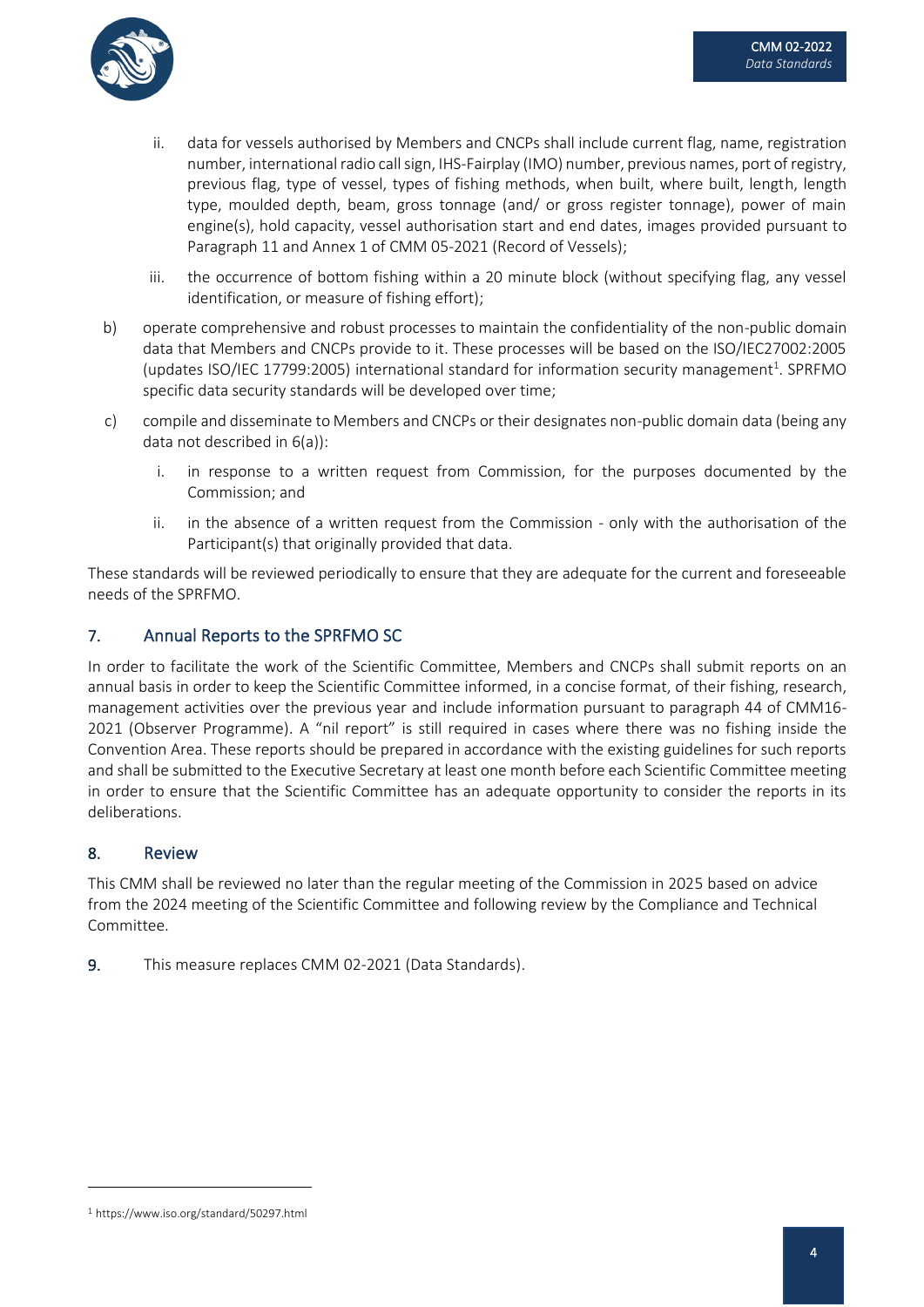

## Standard for Trawl Fishing Activity Data

*(Taking into account Annex 8)*

### 1. Data are to be collected on an un-aggregated (tow by tow) basis.

- a) Vessel flag;
- b) Vessel name;
- c) Vessel call sign;
- d) Registration number of vessel;
- e) UVI (Unique Vessel Identifier)/IMO number;
- f) Tow start date and time (UTC format);
- g) Tow end date and time (UTC format);
- h) Tow start position (1/100th degree resolution for bottom fishing, 1/10th degree resolution for pelagic trawl- decimal format), latitude and longitude;
- i) Tow end position (1/100th degree resolution for bottom fishing, 1/10th degree resolution for pelagic trawl – decimal format), latitude and longitude;
- j) Intended target species (FAO species code);
- k) Type of trawl, bottom or mid-water (use appropriate bottom or midwater trawl codes from the standard ISCCFG fishing gear standards attached at Annex 9);
- l) Type of trawl: single, double or triple (S, D or T);
- m) Height of net opening;
- n) Width of net opening;
- o) Gear depth at start of fishing;
- p) Bottom depth at start of fishing;
- q) Incidental captures of species of concern (marine mammals, seabirds, reptiles or other species of concern<sup>2</sup> ) or benthic taxa (Yes/No/Unknown);
- r) FAO species code and estimated live weight of catch retained on board for all species caught by the tow including target, bycatch and species of concern;
- s) FAO species code and estimation of the amount<sup>3</sup> of all living marine resources discarded by species, to the extent practicable, including any marine mammals, seabirds, reptiles, other species of concern, and benthic taxa.

<sup>2</sup> Annex 14

<sup>3</sup> In weight for fish and benthic material; numbers for marine mammals, seabirds, reptiles and other species of concern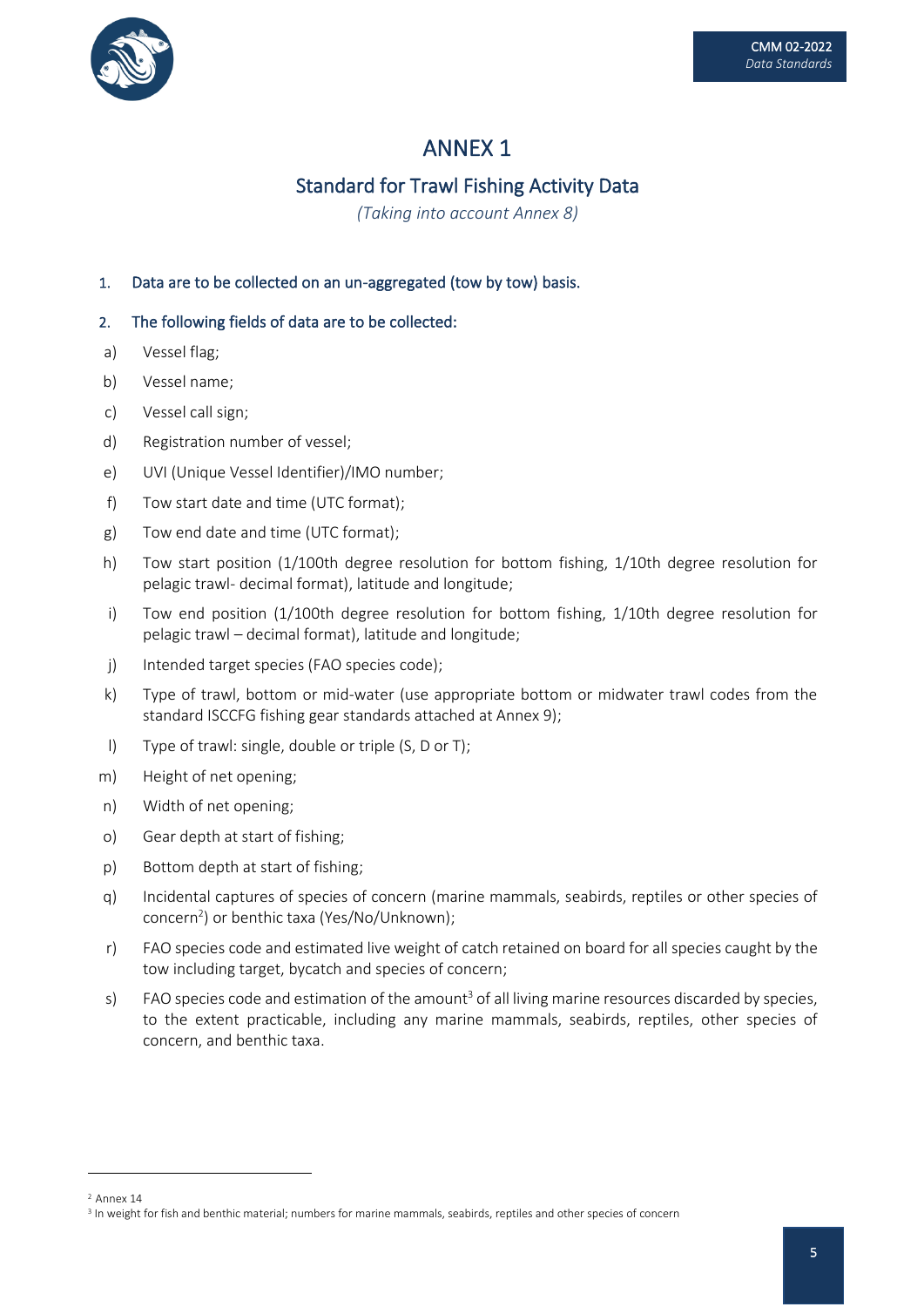

## Standard for Purse Seine Fishing Activity Data

*(Taking into account Annex 8)*

## 1. Data are to be collected on an un-aggregated (set by set) basis.

- a) Vessel flag;
- b) Vessel name;
- c) Vessel call sign;
- d) Registration number of vessel;
- e) UVI (Unique Vessel Identifier)/IMO number;
- f) Set start date and time (UTC format);
- g) Set end date time (UTC format);
- h) Set start position (1/10th degree resolution decimal format), latitude and longitude;
- i) Net length;
- j) Net height;
- k) Intended target species (FAO species code);
- l) Incidental captures of species of concern (marine mammals, seabirds, reptiles or other species of concern<sup>4)</sup> or benthic taxa (Yes/No/Unknown);
- m) FAO species code and estimated live weight of catch retained on board for all species caught by the set including target, bycatch and species of concern;
- n) FAO species code and estimation of the amount<sup>5</sup> of all living marine resources discarded by species, to the extent practicable, including any marine mammals, seabirds, reptiles, other species of concern, and benthic taxa.

<sup>4</sup> Annex 14

<sup>5</sup> In weight for fish and benthic material; numbers for marine mammals, seabirds, reptiles and other species of concern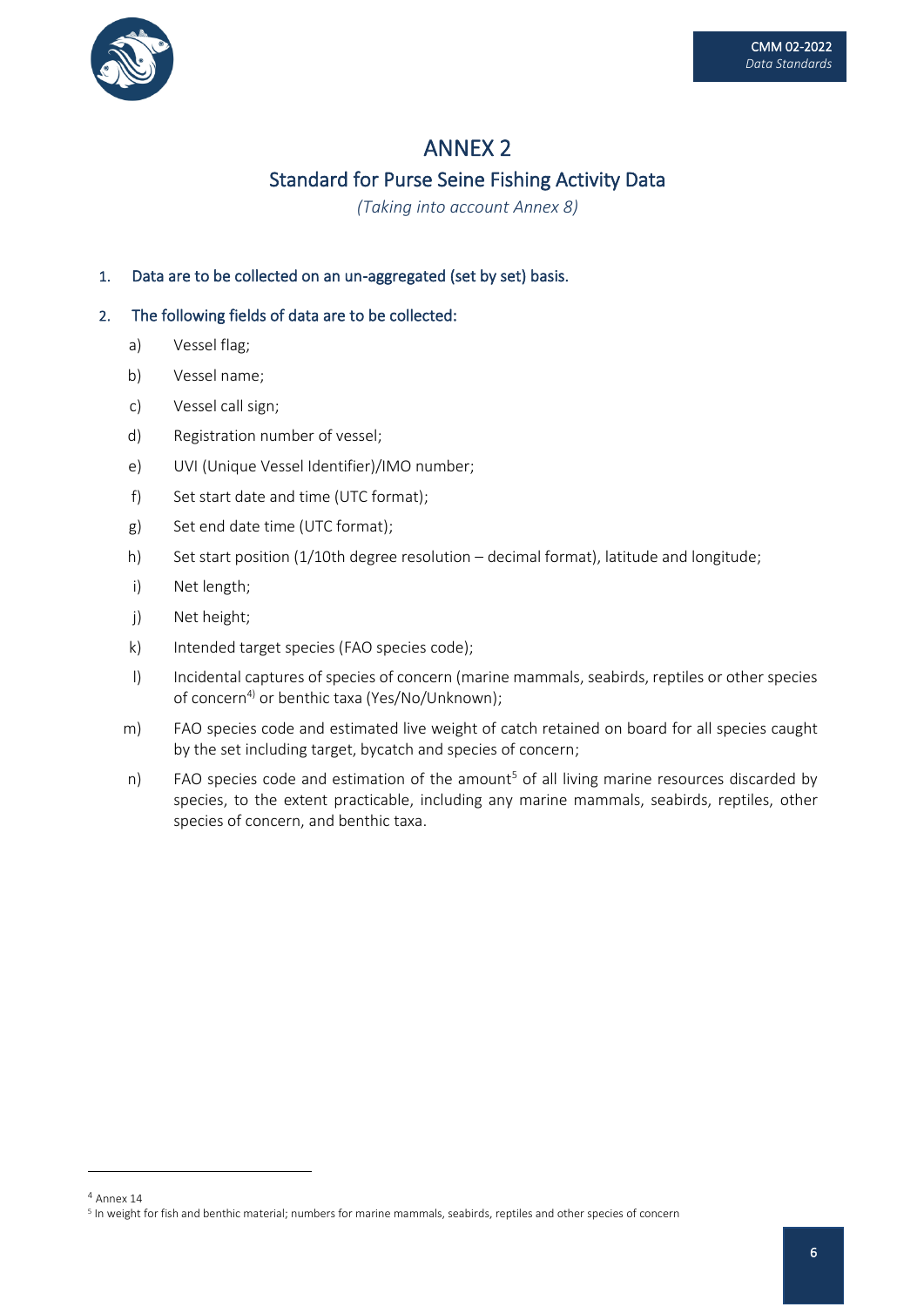

# Standard for bottom long lining fishing activity data

*(Taking into account Annex 8)*

### 1. Data are to be collected on an un-aggregated (set by set) basis.

- a) Vessel flag;
- b) Vessel name;
- c) Vessel call sign;
- d) Registration number of vessel;
- e) UVI (Unique Vessel Identifier)/IMO number;
- f) Set start date and time (UTC format);
- g) Set end date and time (UTC format);
- h) Set start position (1/100th degree resolution decimal format), latitude and longitude;
- i) Set end position (1/100th degree resolution decimal format), latitude and longitude;
- j) Intended target species (FAO species code);
- k) Number of hooks;
- l) Bottom depth at start of set;
- m) Incidental captures of species of concern (marine mammals, seabirds, reptiles or other species of concern<sup>6</sup>) or benthic taxa (Yes/No/Unknown);
- n) FAO species code and estimated live weight of catch retained on board for all species caught by the set including target, bycatch and species of concern;
- o) FAO species code and estimation of the amount<sup>7</sup> of all living marine resources discarded by species to the extent practicable, including any marine mammals, seabirds, reptiles, species of concern, and benthic taxa.

<sup>6</sup> Annex 14

<sup>7</sup> In weight for fish and benthic material; numbers for marine mammals, seabirds, reptiles and other species of concern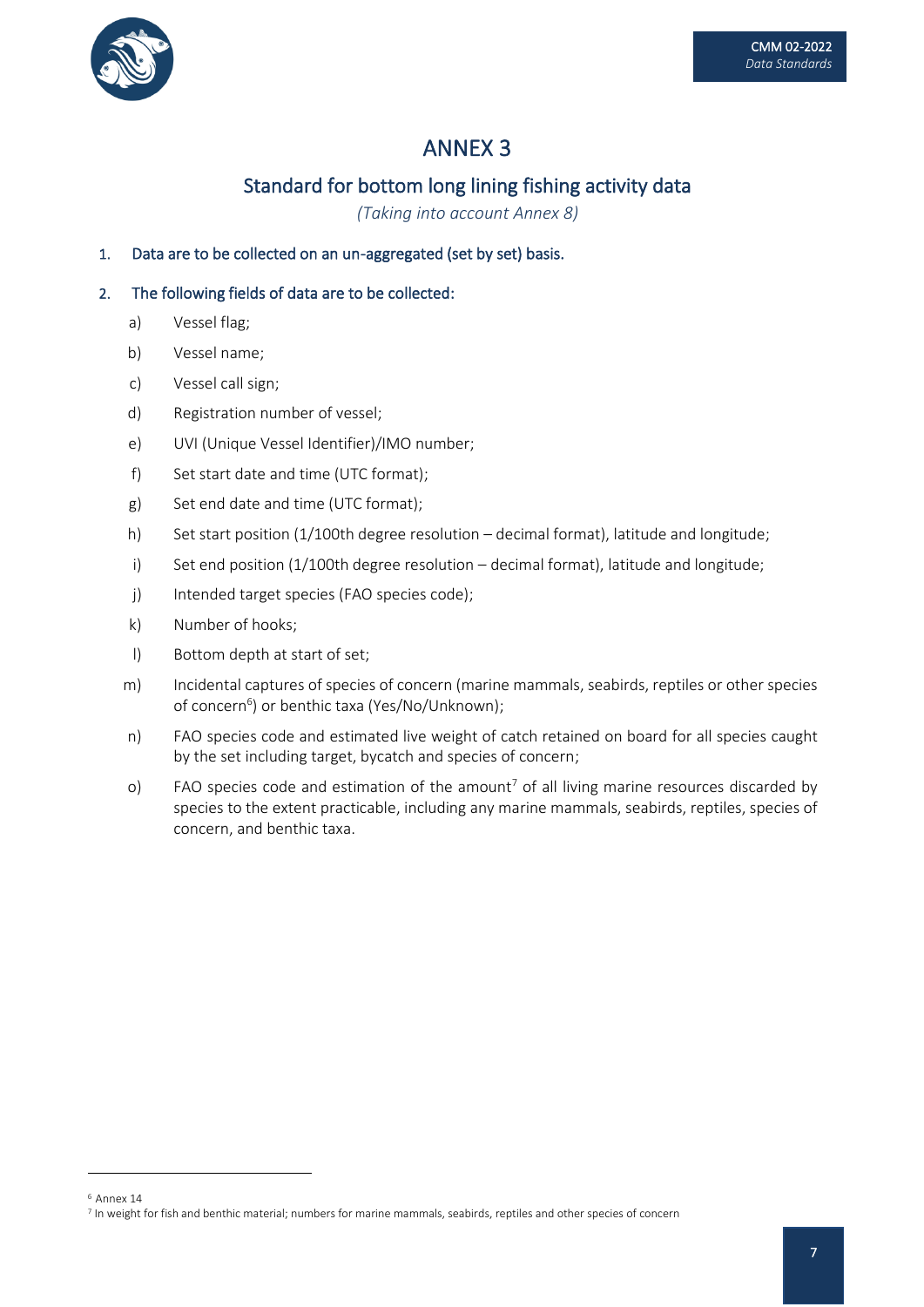

# Standard for jigging fishing activity data

*(Taking into account Annex 8)*

## 1. Data are to be collected on a daily basis

- a) Vessel flag;
- b) Vessel name;
- c) Vessel call sign;
- d) Registration number of vessel;
- e) UVI (Unique Vessel Identifier)/IMO number;
- f) Date of fishing activity (UTC date);
- g) Position at start of drift (1/10th degree resolution decimal format), latitude and longitude;
- h) Position at end of drift (1/10th degree resolution decimal format), latitude and longitude;
- i) Intended target species (FAO species code);
- j) Echo Sounder (Yes/No);
- k) Number of crew;
- l) Number of single jig machines;
- m) Number of double jig machines;
- n) Number of jigs per line;
- o) Maximum Operating depth;
- p) Total deck light power (kW);
- q) Total hours fished (h);
- r) Incidental captures of species of concern (marine mammals, seabirds, reptiles or other species of concern<sup>8</sup>) or benthic taxa (Yes/No/Unknown);
- s) FAO species code and estimated live weight of catch retained on board for all species caught by the fishing event including target, bycatch and species of concern;
- t) FAO species code and estimation of the amount<sup>9</sup> of all living marine resources discarded by species, to the extent practicable, including any marine mammals, seabirds, reptiles, species of concern, and benthic taxa.

<sup>8</sup> Annex 14

<sup>9</sup> In weight for fish and benthic material; numbers for marine mammals, seabirds, reptiles and other species of concern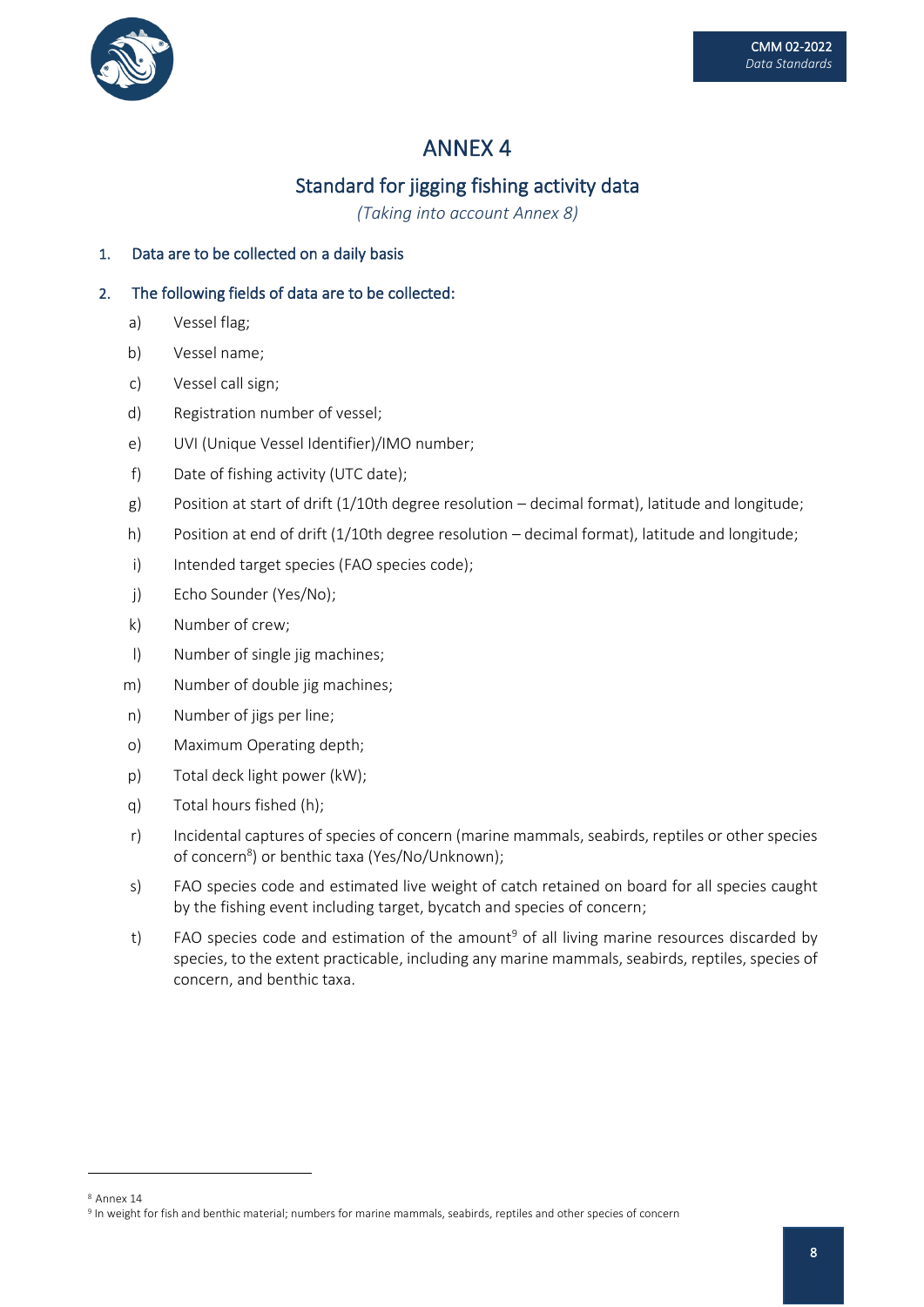

## Standard for potting methods fishing activity data

*(Taking into account Annex 8)*

### 1. Data are to be collected on an un-aggregated (set by set) basis

- a) Vessel flag;
- b) Vessel name;
- c) Vessel call sign;
- d) Registration number of vessel;
- e) UVI (Unique Vessel Identifier)/IMO number;
- f) Set start date and time (UTC format);
- g) Set end date and time (UTC format);
- h) Start of set position (1/10th degree resolution decimal format), latitude and longitude;
- i) End of set position (1/10th degree resolution decimal format), latitude and longitude;
- j) Intended target species (FAO species code);
- k) Depth at start of set;
- l) Depth at end of set;
- m) Type of pots;
- n) Total number of pots set;
- o) Type of bait used;
- p) Incidental captures of species of concern (marine mammals, seabirds, reptiles or other species of concern<sup>10</sup>) or benthic taxa (Yes/No/Unknown);
- q) FAO species code and estimated live weight of catch retained on board for all species caught by the set including target, bycatch and species of concern;
- r) FAO species code and estimation of the amount<sup>11</sup> of all living marine resources discarded by species, to the extent practicable, including any marine mammals, seabirds, reptiles, species of concern, and benthic taxa.

<sup>&</sup>lt;sup>10</sup> Annex 14

<sup>&</sup>lt;sup>11</sup> In weight for fish and benthic material; numbers for marine mammals, seabirds, reptiles and other species of concern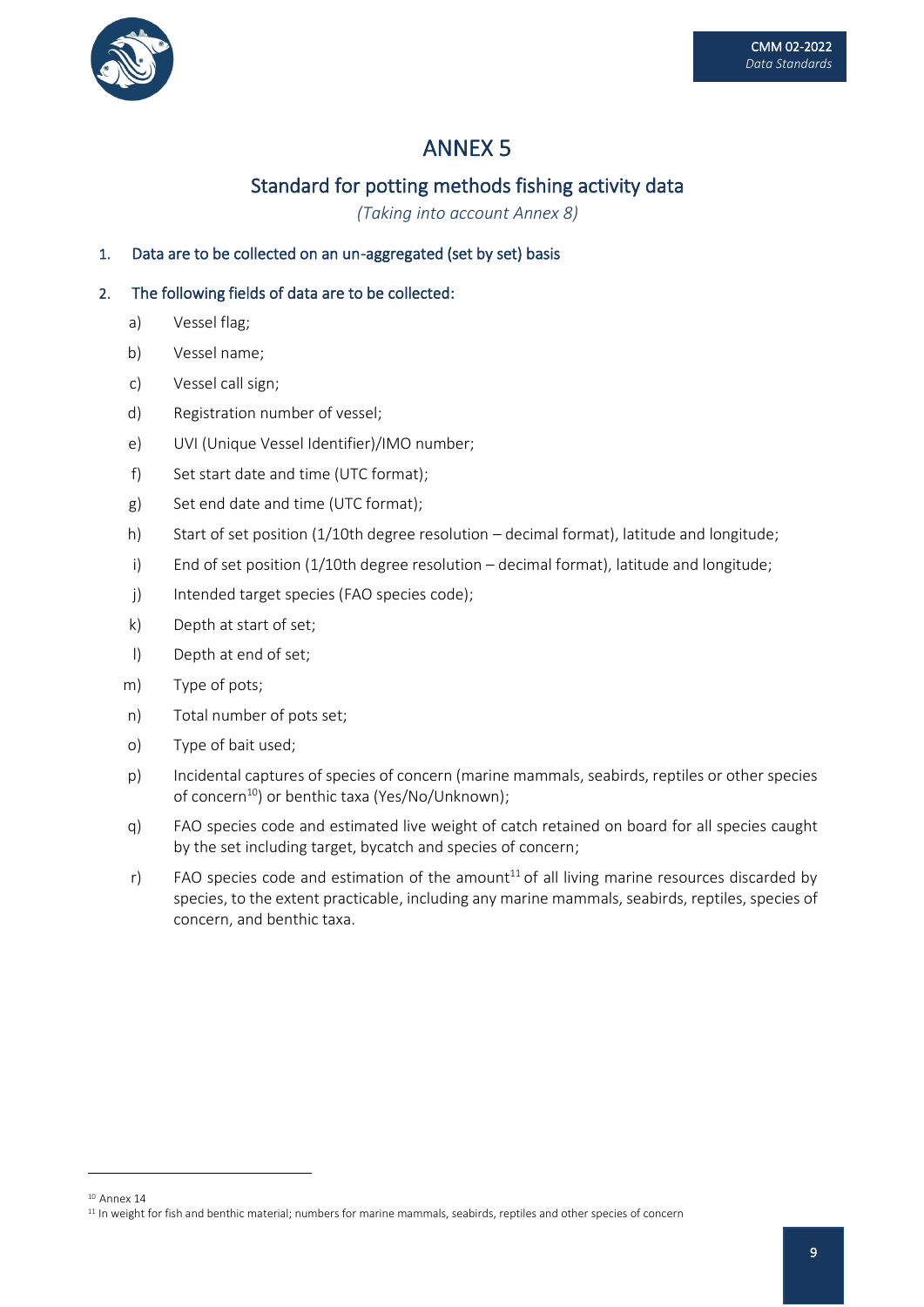

# Standard for hand/drop/dahn lining fishing activity data

*(Taking into account Annex 8)*

### 1. Data are to be collected on an un-aggregated (series by series) basis

- a) Vessel flag;
- b) Vessel name;
- c) Vessel call sign;
- d) Registration number of vessel;
- e) UVI (Unique Vessel Identifier)/Lloyd's/IMO number;
- f) Set start date and time (UTC format);
- g) Set end date and time (UTC format);
- h) Start of set position (1/100th degree resolution decimal format), latitude and longitude;
- i) End of set position (1/100th degree resolution decimal format), latitude and longitude;
- j) Intended target species (FAO species code);
- k) Depth at start of set;
- l) Depth at end of set;
- m) Total number of hooks in the set;
- n) Number of hooks lost;
- o) Type of hooks used;
- p) Type of leader used;
- q) Total number of line lifts in the set;
- r) Type of bait used;
- s) Incidental captures of species of concern (marine mammals, seabirds, reptiles or other species of concern<sup>12</sup>) or benthic taxa (Yes/No/Unknown);
- t) FAO species code and estimated live weight of catch retained on board for all species caught by the set including target, bycatch and species of concern;
- u) FAO species code and estimation of the amount<sup>13</sup> of all living marine resources discarded by species, to the extent practicable, including any marine mammals, seabirds, reptiles, species of concern, and benthic taxa.

<sup>&</sup>lt;sup>12</sup> Annex 14

<sup>&</sup>lt;sup>13</sup> In weight for fish and benthic material; numbers for marine mammals, seabirds, reptiles and other species of concern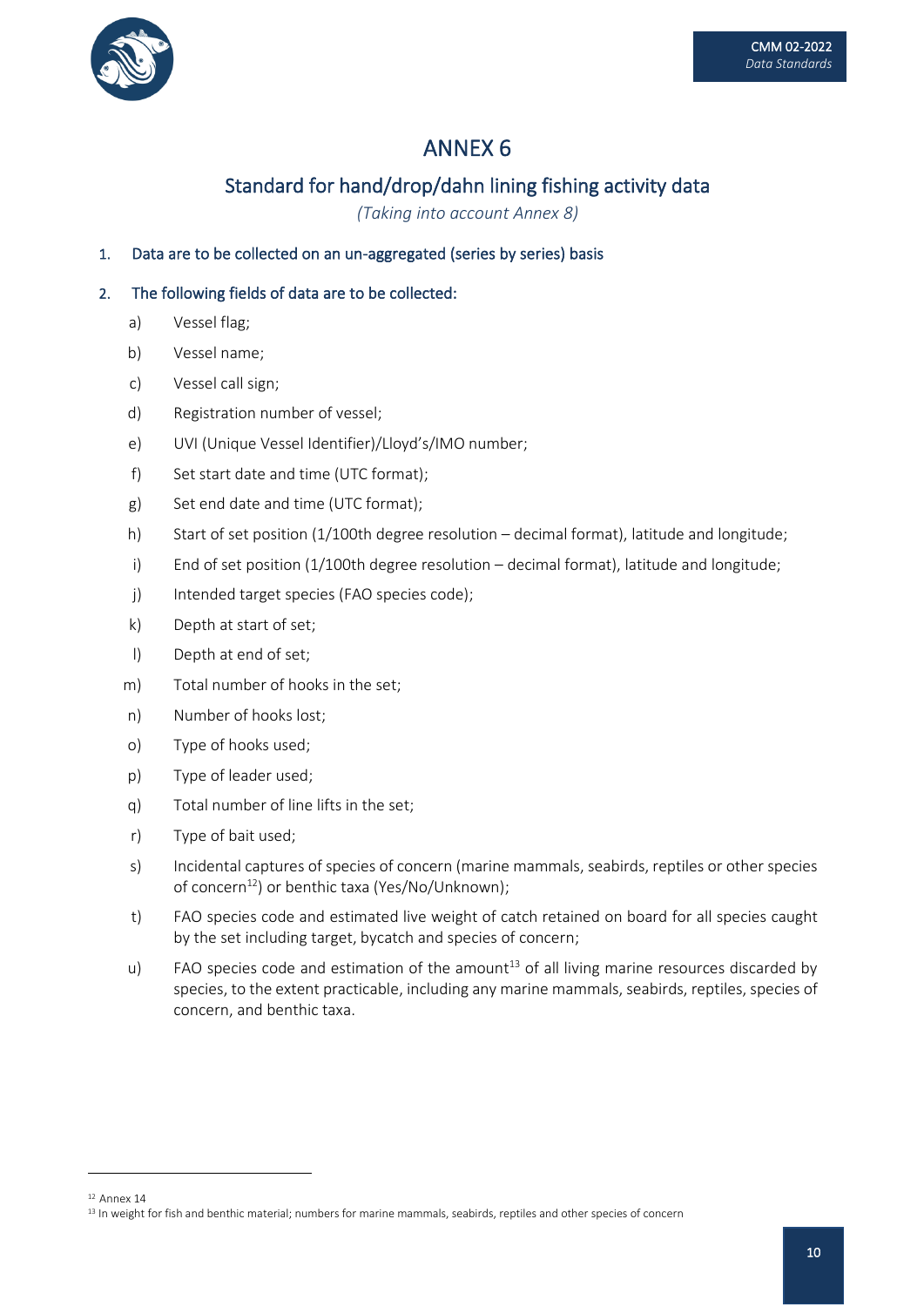

## Standard for Observer Data

## *A. Vessel & Observer Data to be Collected for Each Observer Trip*

1. Vessel and observer details are to be recorded only once for each observed trip, and must be reported in a way that links the vessel data to data required in Sections B, C, D and E.

### 2. The following vessel data are to be collected for each observed trip:

- a) Current vessel flag;
- b) Name of vessel;
- c) Name of the Captain;
- d) Name of the fishing master;
- e) Registration number;
- f) International radio call sign (if any);
- g) UVI (Unique Vessel Identifier) / Lloyd's / IMO number;
- h) Previous Names (if known);
- i) Port of registry;
- j) Previous flag (if any);
- k) Type of vessel (use appropriate ISSCFV codes, Annex 10);
- l) Type of fishing method(s) (use appropriate ISSCFG codes, Annex 9);
- m) Vessel length (m);
- n) Vessel length type e.g. "LOA", "LBP";
- o) Beam (m);
- p) Gross Tonnage GT (to be provided as the preferred unit of tonnage);
- q) Gross register tonnage GRT (to be provided if GT not available; may also be provided in addition to GT);
- r) Power of main engine(s) (kilowatts);
- s) Hold capacity (cubic metres);
- t) Record of the equipment on board which may affect fishing power factors (navigational equipment, radar, sonar systems, weather fax or satellite weather receiver, sea-surface temperature image receiver, Doppler current monitor, radio direction finder), where practical;
- u) Total number of crew (all staff, excluding observers).

#### 3. The following observer data are to be collected for each observed trip:

- a) Observer's name;
- b) Observer's organisation;
- c) Date observer embarked (UTC date);
- d) Port of embarkation;
- e) Date observer disembarked (UTC date);
- f) Port of disembarkation.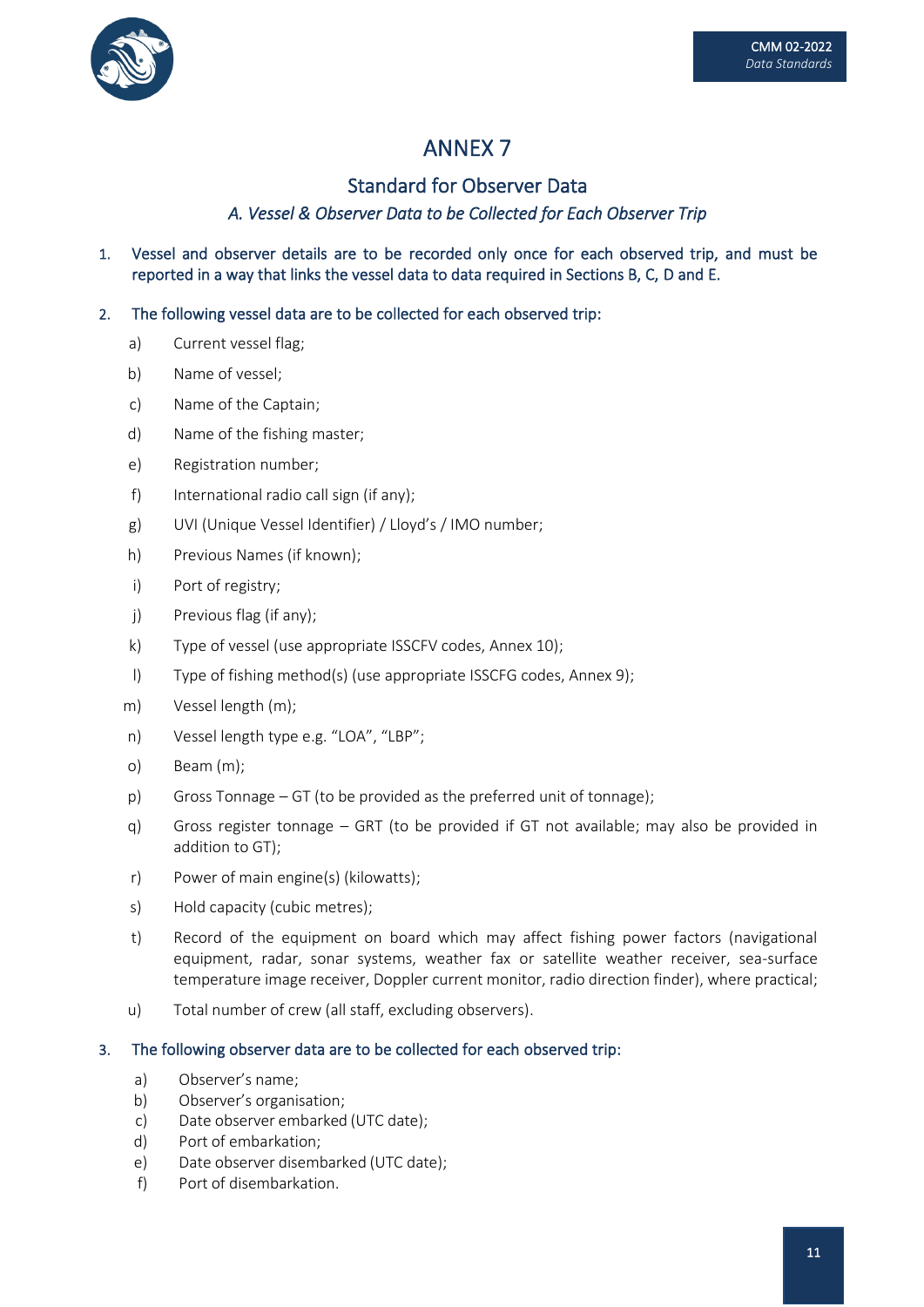

## *B. Catch & Effort Data to be Collected for Trawl Fishing Activity*

*(Taking into account Annex 8)*

#### 1. Data are to be collected on an un-aggregated (tow by tow) basis for all observed trawls.

#### 2. The following data are to be collected for each observed trawl tow:

- a) Tow start date and time (the time gear starts fishing UTC);
- b) Tow end date and time (the time haul back starts UTC);
- c) Tow start position (Lat/Lon, nearest 1/100th degree for bottom fishing and 1/10th for pelagic trawldecimal);
- d) Tow end position (Lat/Lon, nearest 1/100th degree for bottom fishing and 1/10th for pelagic trawl decimal);
- e) Intended target species (FAO species code);
- f) Type of trawl, bottom or mid-water (use appropriate bottom or midwater trawl codes from the standard ISCCFG fishing gear standards attached at Annex 9);
- g) Type of trawl: single, double or triple (S, D or T);
- h) Height of net opening;
- i) Width of net opening;
- j) Mesh size of the cod-end net (stretched mesh, mm);
- k) Mesh type (diamond, square, etc);
- l) Gear depth (of footrope) at start of fishing;
- m) Bottom (seabed) depth at start of fishing;
- n) Record any bycatch mitigation measures employed, as per below:
	- i. Tori lines if so, record details as described in Section M;
	- ii. Bird baffler(s) if so, record details as described in Section O;
	- iii. Offal management if so, record as per below:
		- i. No discharge during shooting and hauling;
		- ii. Only liquid discharge;
		- iii. Waste batching ≥ 2 hours/other/none;
	- iv. Other if so, record details;
- o) Estimated catch of all species (FAO species code) retained on board, split by species, in live weight (to the nearest kg);
- p) Estimated catch of all species (FAO species code) discarded, split by species, in live weight (to the nearest kg), including all benthic taxa;
- q) If any marine mammals, seabirds, reptiles or other species of concern were caught, report as per requirements described in Section H;
- r) If any benthic material, including VME Indicator Taxa<sup>14</sup>, was caught record as per the requirements described in Section I.

<sup>14</sup> VME Indicator Taxa are defined in Annex 5 of CMM 03-2021 (Bottom Fishing)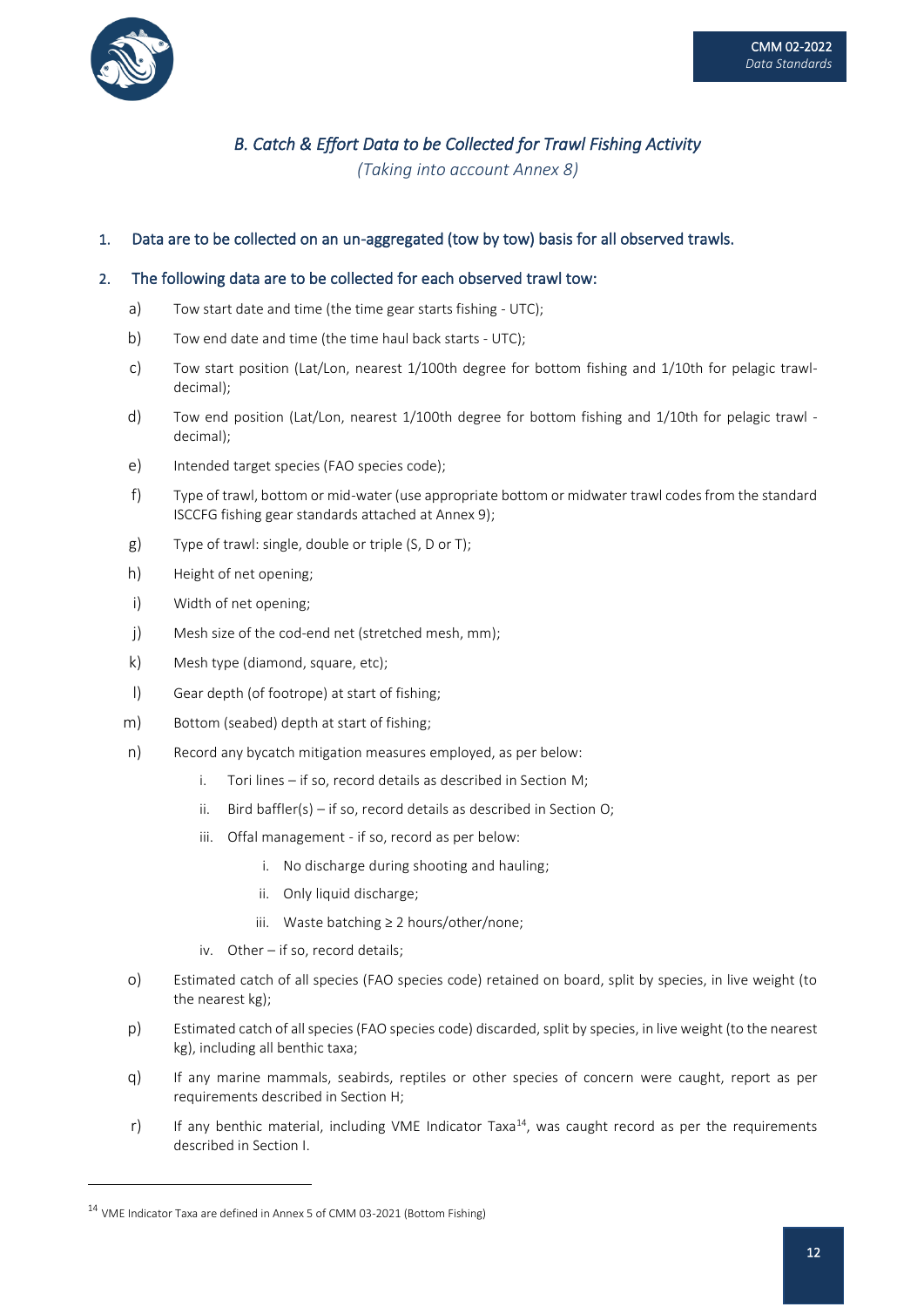

## *C. Catch & Effort Data to be Collected for Purse Seine Fishing Activity (Taking into account Annex 8)*

1. Data are to be collected on an un-aggregated (set by set) basis for all observed purse-seine sets.

#### 2. The following data are to be collected for each observed purse-seine set:

- a) Total search time before this set, since the last set;
- b) Set start date and time (the time gear starts fishing UTC);
- c) Set end date and time (the time haul back starts UTC);
- d) Set start position (Lat/Long, nearest 1/100th degree resolution);
- e) Net length (m);
- f) Net height (m);
- g) Net mesh size (stretched mesh, mm) and mesh type (diamond, square, etc);
- h) Intended target species (FAO species code);
- i) Record any bycatch mitigation measures employed, using types as described below and providing detail as required:
	- i. Tori lines if so, record details as described in Section M;
	- ii. Bird baffler(s) if so, record details as described in Section O;
	- iii. Offal management if so, record as per below:
		- i. No discharge during shooting and hauling;
		- ii. Only liquid discharge;
		- iii. Waste batching ≥ 2 hours/other/none;
	- iv. Night setting, (when setting is restricted to between the times of nautical dusk and nautical dawn);
	- v. Line weighting if so, record details as described in Section N;
	- vi. Other if so, record details;
- j) Estimated catch of all species (FAO species code) retained on board, split by species, in live weight (to the nearest kg);
- k) Estimated catch of all species (FAO species code) discarded, split by species, in live weight (to the nearest kg), including all benthic taxa;
- l) If any marine mammals, seabirds, reptiles or other species of concern were caught, report as per requirements described in Section H;
- m) If any benthic material, including VME Indicator Taxa<sup>15</sup>, was caught record as per the requirements described in Section I.

<sup>15</sup> VME Indicator Taxa are defined in Annex 5 of CMM 03-2021 (Bottom Fishing)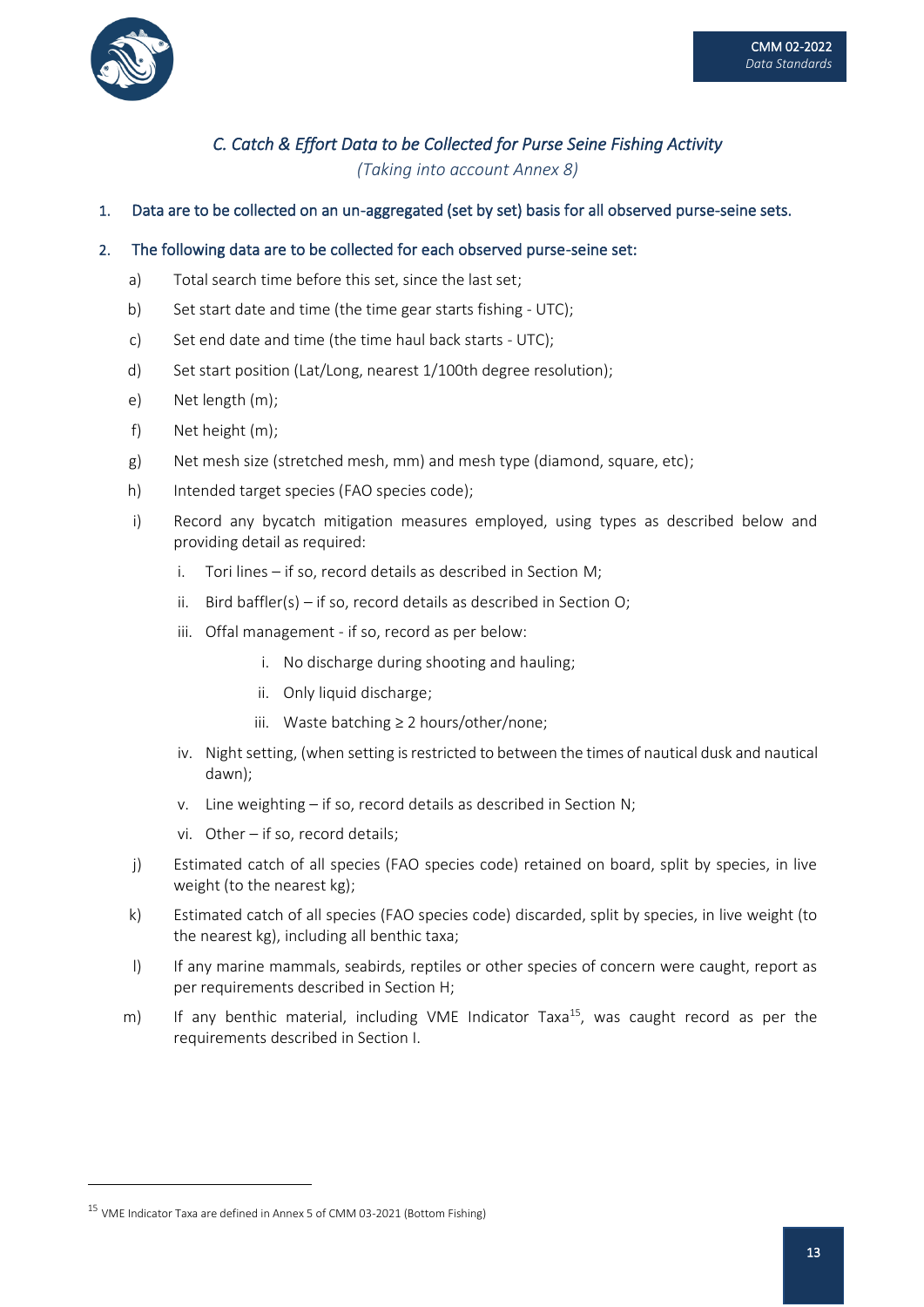

## *D. Catch & Effort Data to be Collected for Bottom Long Line Fishing Activity (Taking into account Annex 8)*

1. Data are to be collected on an un-aggregated (set by set) basis for all observed longline sets.

#### 2. The following fields of data are to be collected for each set:

- a) Set start date and time (UTC format);
- b) Set end date and time (UTC format);
- c) Set start position (Lat/Lon, nearest 1/100th degree decimal format);
- d) Set end position (Lat/Lon, nearest 1/100th degree decimal format);
- e) Intended target species (FAO species code);
- f) Total length of longline set (km);
- g) Number of hooks for the set;
- h) Bottom (seabed) depth at start of set;
- i) Number of hooks actually observed (including for marine mammals, seabirds, reptiles or other species of concern caught) during the haul;
- j) Estimated catch of all species (FAO species code) retained on board, split by species, in live weight (to the nearest kg);
- k) Estimated catch of all species (FAO species code) discarded, split by species, in live weight (to the nearest kg), including all benthic taxa;
- l) If any marine mammals, seabirds, reptiles or other species of concern were caught, report as per requirements described in Section H;
- m) If any benthic material, including VME Indicator Taxa, was caught record as per the requirements described in Section I;
- n) Record any bycatch mitigation measures employed and bait type, using types as described below and providing detail as required:
	- i. Tori lines if so, record details as described in Section M;
	- ii. Bird baffler(s) if so, record details as described in Section O;
	- iii. Offal management if so, record as per below:
		- i. No discharge during shooting and hauling;
		- ii. Only liquid discharge;
		- iii. Waste batching ≥ 2 hours/other/none;
	- iv. Night setting, (when setting is restricted to between the times of nautical dusk and nautical dawn);
	- v. Line weighting if so, record details as described in Section N;
	- vi. Bait type record if fish/squid/mixed; live/dead/mixed; frozen/thawed/mixed; synthetic;
	- vii. Other if so, record details;
- o) What haul mitigation was used? (bird deterrent curtains/other/none). If other, describe.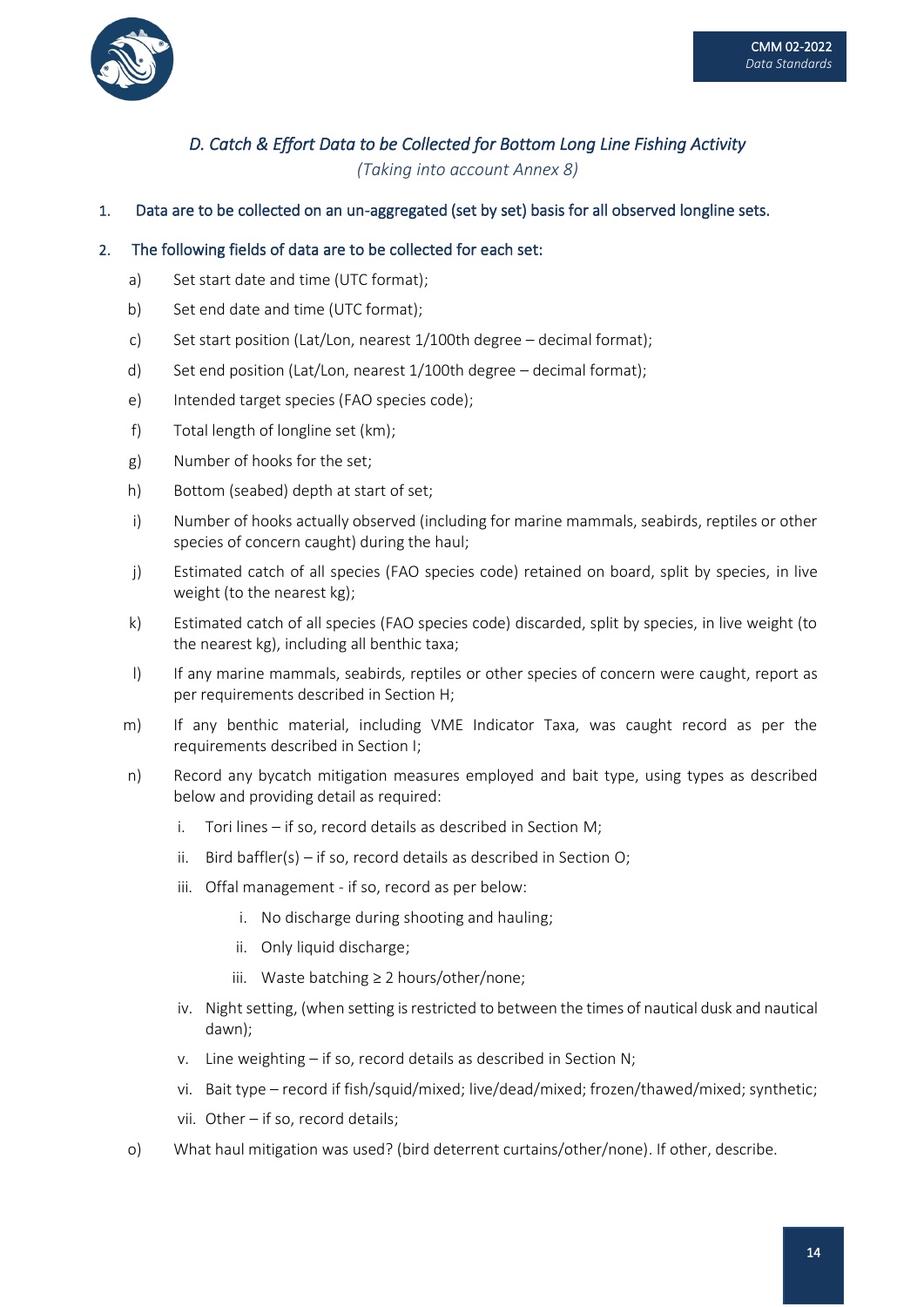

## *E. Catch & Effort Data to be Collected for Jigging Fishing Activity (Taking into account Annex 8)*

1. Data are to be collected on a daily basis for all observed squid jig effort.

#### 2. The following data are to be collected for each observed day of squid jig effort:

- a) Fishing start date and time (UTC);
- b) Fishing end date and time (UTC);
- c) Position at start of drift (1/10th degree decimal) latitude and longitude;
- d) Position at end of drift (1/10th degree decimal) latitude and longitude;
- e) Intended target species (FAO species code);
- f) Blast freezing throughput (tonnes per hour);
- g) Total deck light power (kW);
- h) Number of hand jig lines;
- i) Number of single jig machines;
- j) Number of double jig machines;
- k) Number of jigs per line;
- l) Bycatch mitigation measures employed (if applicable);
- m) Estimated catch of all species (FAO species code) retained on board, split by species, in live weight (to the nearest kg);
- n) Estimated catch of all species (FAO species code) discarded, split by species, in live weight (to the nearest kg), including all benthic taxa;
- o) If any marine mammals, seabirds, reptiles or other species of concern were caught, report as per requirements described in Section H.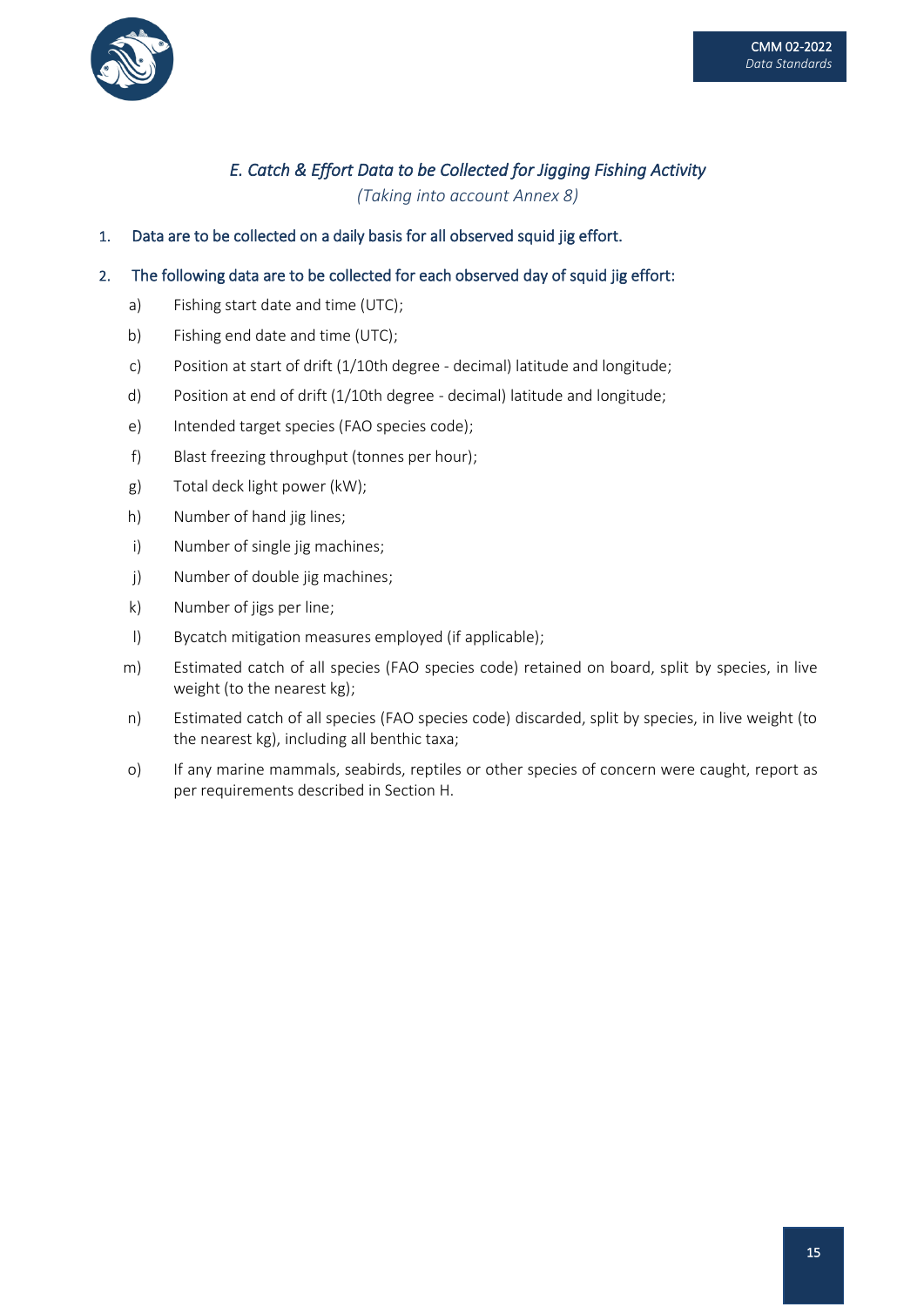

## *F. Length-Frequency Data to Be Collected*

Representative and randomly sampled length-frequency data are to be collected for the target species and, time permitting, for other main by-catch species. Length data should be collected and recorded at the most precise level appropriate for the species (cm or mm and whether to the nearest unit or unit below) and the type of measurement used (total length, fork length, or standard length) should also be recorded. If possible, total weight of length-frequency samples for each species should be recorded, or estimated and the method of estimation recorded, and observers may be required to also determine sex of measured fish to generate length-frequency data stratified by sex.

### 1. Commercial Sampling Protocol

- a) Fish species other than skates, rays and sharks:
	- i. Fish length should be measured, consistent with Section Q, to the nearest cm for fish which attain a maximum length greater than 40 cm;
	- ii. Fish length should be measured, consistent with Section  $Q$ , to the nearest mm for fish which attain a maximum length less than 40 cm;
- b) Squid:
	- i. Mantle length should be measured to the nearest cm;
- c) Skates and rays:
	- i. maximum disk width should be measured;
- d) Sharks
	- i. Appropriate length measurement to be used should be selected for each species (see Section Q). As a default, total length should be measured;
- e) Marine mammals and reptiles (as possible)
	- i. Total length should be measured wherever possible.

#### 2. Scientific Sampling Protocol

For scientific sampling of species, length measurements may need to be made at a finer resolution than specified above.

Measurement standards for invertebrates (i.e. crabs/lobsters) will be developed as required in line with the development of the associated exploratory fishery.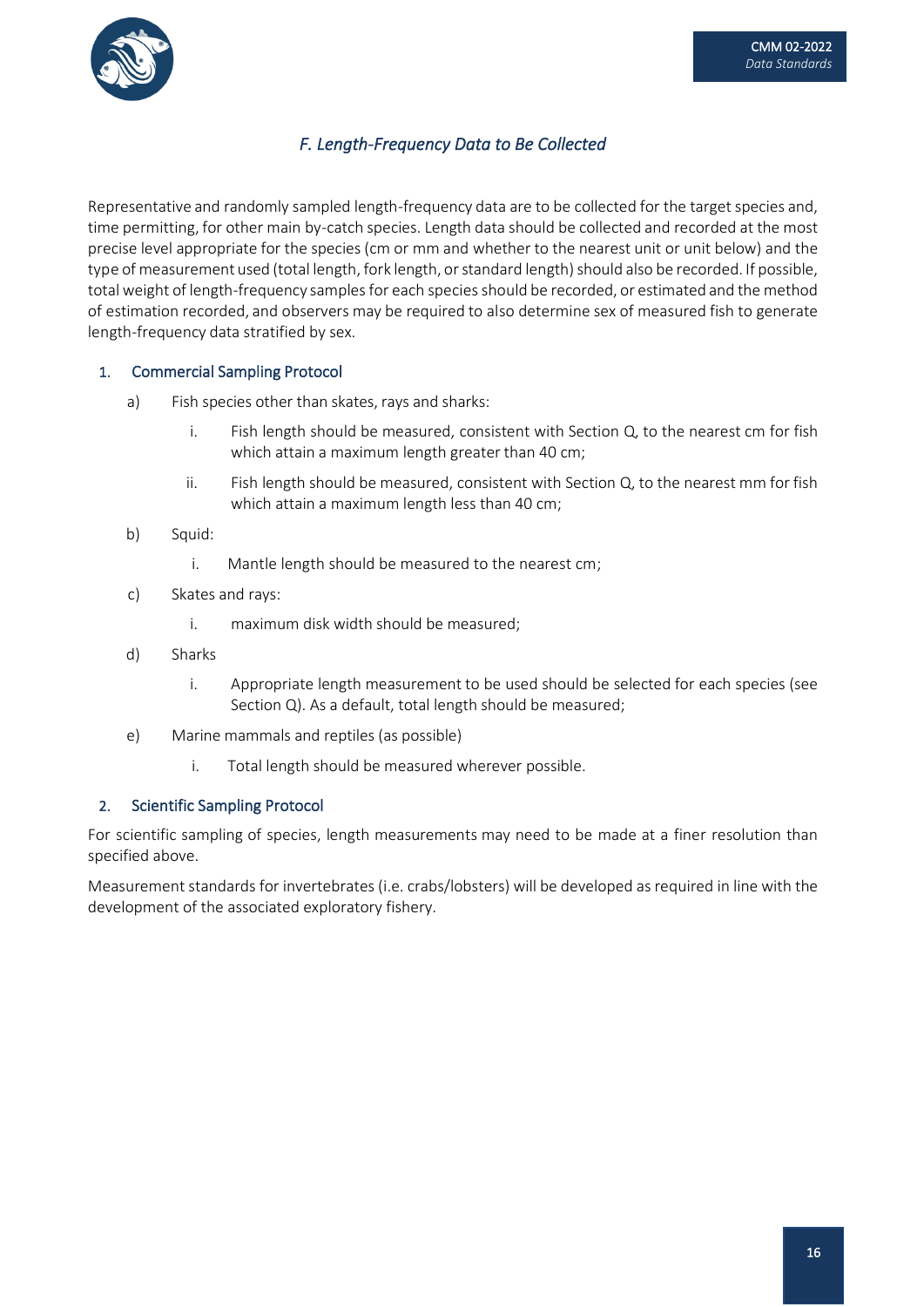

## *G. Biological Sampling to be Conducted*

1. The following biological data should be collected for representative samples of the main target species and, time permitting, for other main by-catch species contributing to the catch:

- a) Species;
- b) Length (mm or cm). Measurement precision and type should be determined on a species by species basis consistent with that defined in Section F above;
- c) Type of length measurement used (i.e. total length, fork length, etc);
- d) Sex (male, female, immature, unsexed);
- e) Maturity stage (for sharks, report if pregnant, and how many (if any) eggs/pups found).
- 2. Observers should collect tissue, otolith and/or stomach samples according to pre-determined specific research programmes implemented by the Scientific Committee or other national scientific research.
- 3. Observers are to be briefed and provided with written length-frequency and biological sampling protocols, where appropriate, and priorities for the above sampling specific to each observer trip.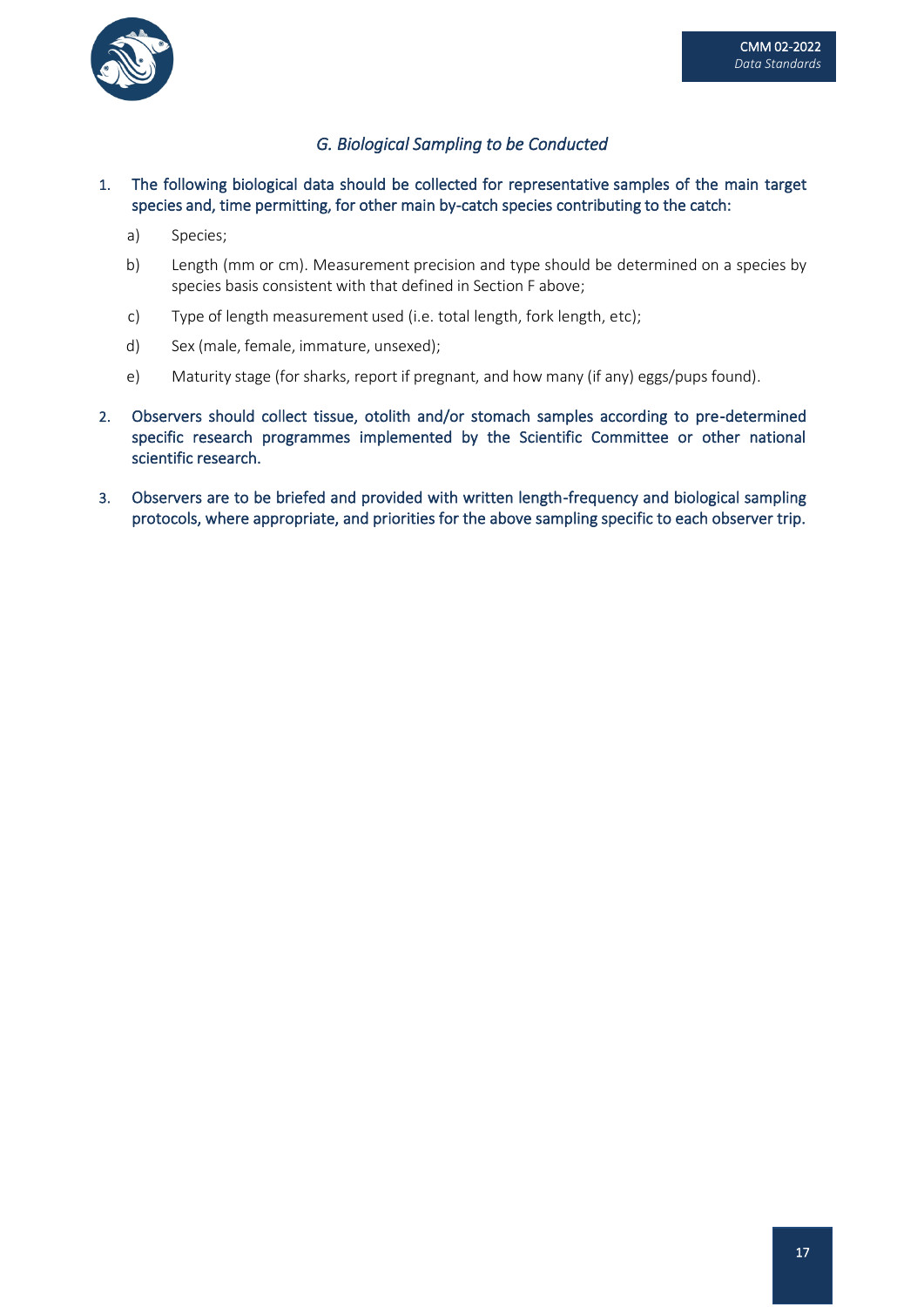

## *H. Data to be Collected on Incidental Captures of seabirds, mammals, reptiles (turtles) and other species of concern*

- 1. The following data are to be collected for all seabirds, mammals, reptiles (turtles) and other species of concern caught in fishing operations:
	- a) Species (identified taxonomically as far as possible, or accompanied by photographs if identification is difficult) and size;
	- b) Count of the number of each species caught per tow or set;
	- c) Fate of bycaught animal(s) (retained or released/discarded);
	- d) If released, life status (vigorous, alive, lethargic, dead) upon release;
	- e) If dead, then collect adequate information or samples<sup>16</sup> for onshore identification in accordance with pre-determined sampling protocols. Where this is not possible, observers may be required to collect sub-samples of identifying parts, as specified in biological sampling protocols;
	- f) Record the type of interaction (hook/line entanglement/warp strike/net capture/other). If other, describe.
- 2. Record sex of each individual for taxa where this is feasible from external observation, e.g. pinnipeds, small cetaceans or elasmobranchii species of concern.
- 3. Record the length of each individual (cm), with record of the type of length measurement used. Measurement precision and type should be determined on a species by species basis.
- 4. Record the life-history stage of each individual where this is feasible (i.e. juvenile/adult).

<sup>&</sup>lt;sup>16</sup> Options include: return of carcasses for necropsy, photographs taken using appropriate protocols or tissue or feather samples for genetic determination.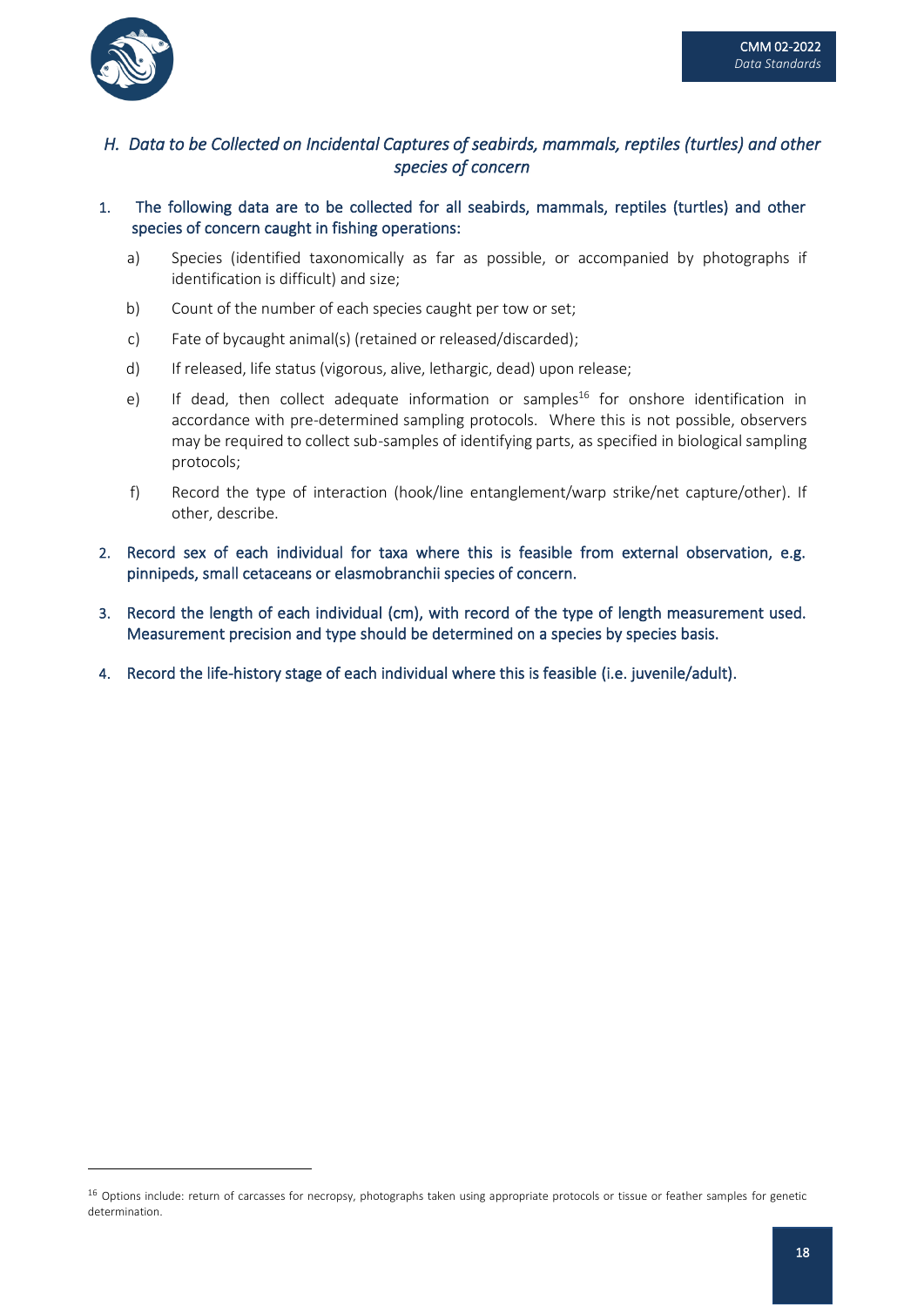

## *I. Detection of Fishing in Association with Vulnerable Marine Ecosystems*

#### 1. For all bottom fishing events, including trawl, bottom line, and potting, the following data are to be collected for all benthic taxa caught:

- a) Species (or accompanied by a photograph where identification to genus or species level is difficult);
- b) An estimate of the quantity (to the nearest 0.1 kg) of each listed benthic taxon caught in the fishing event;
- c) The method of weight estimation (e.g., visual estimate, weighed in full, accurate count of bins multiplied by number of bins) (note this information is not collected by the SPRFMO Secretariat but should be available upon request);
- d) Where possible, and particularly for new or scarce benthic species which do not appear in ID guides, whole samples should be collected and suitably preserved for identification on shore;
- e) Wherever possible, observersshould collectsamples and images according to pre-determined specific research programmes implemented by the Scientific Committee or other national scientific research.

#### 2. For all bottom fishing events, the following data are to be collected for all taxa identified as VME indicators as defined in Annex 5 of CMM 03-2021 (Bottom fishing):

- a) An estimate of the quantity (to the nearest 0.1 kg) of each VME indicator taxon caught in the fishing event;
- b) Wherever possible, a photograph of a representative sample of each VME indicator taxa caught in the fishing event, archived by the Member or CNCP through the SPRFMO Observer Programme in a way that allows the photograph to be linked to the specific weight record for the fishing event;
- c) Wherever possible, a photograph of the entire quantity of each VME indicator taxa caught in the fishing event, archived by the Member or CNCP through the SPRFMO Observer Programme in a way that allows the photograph to be linked to the specific weight record for the fishing event.

### 3. For each observed trawl, the following data are to be collected for all taxa identified as VME indicators in Annex 5 of CMM 03-2021 (Bottom Fishing) using the appropriate VME Encounter template:

- a) A record of whether the weight of any of the VME indicator taxa in the trawl catch exceeded taxa-specific weight thresholds as defined in Annex 6A of CMM03-2021 (Bottom Fishing);
- b) A record of whether three or more VME indicator taxa in the trawl catch exceeded taxa-specific weight thresholds as defined in Annex 6B of CMM 03-2021 (Bottom Fishing).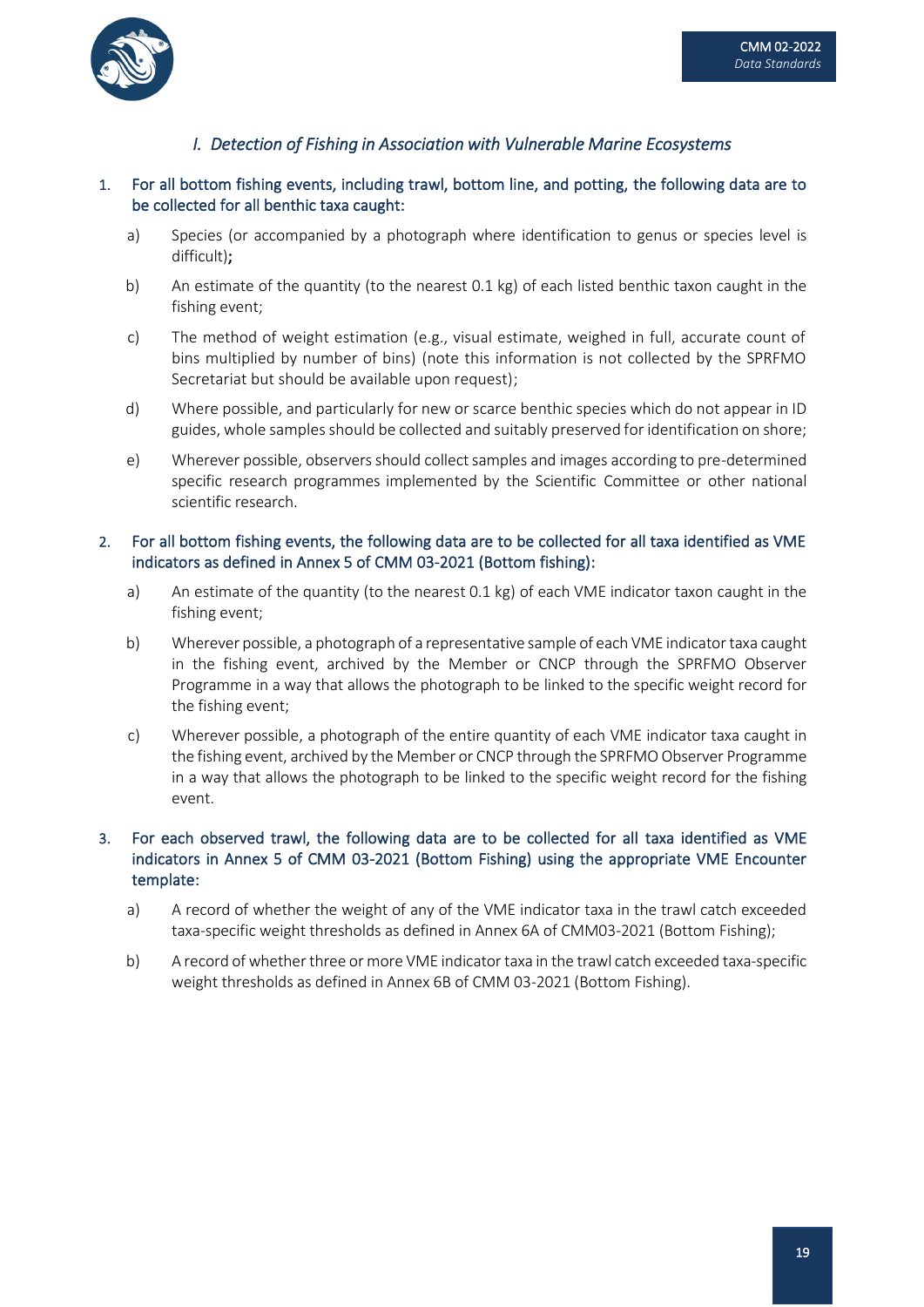

## *J. Data to be Collected for all Tag Recoveries*

- 1. The following data are to be collected for all recovered fish, seabird, mammal or reptile tags if the organism is dead, to be retained, or alive:
	- a) Observer name;
	- b) Vessel name;
	- c) Vessel call sign;
	- d) Vessel flag;
	- e) Collect, label (with all details below) and store the actual tags for later return to the tagging agency;
	- f) Species from which tag recovered;
	- g) Tag colour and type (spaghetti, archival);
	- h) Tag numbers (the tag number is to be provided for all tags when multiple tags were attached to one fish. If only one tag was recorded, a statement is required that specifies whether or not the other tag was missing). If the organism is alive and to be released, tag information should be collected in accordance with pre-determined sampling protocols;
	- i) Date and time of capture (UTC);
	- j) Location of capture (Lat/Lon, to the nearest 1/10th degree);
	- k) Animal length/size (cm or mm) with description of what measurement was taken (such as total length, fork length, etc). Length measurements should be collected according to the criteria defined in Section F above;
	- l) Sex (F=female, M=male, I=indeterminate, D=not examined);
	- m) Whether the tags were found during a period of fishing that was being observed  $(Y/N)$ ;
	- n) Reward information (e.g. name and address where to send reward).

(It is recognised that some of the data recorded here duplicates data that already exists in the previous categories of information. This is necessary because tag recovery information may be sent separately to other observer data.)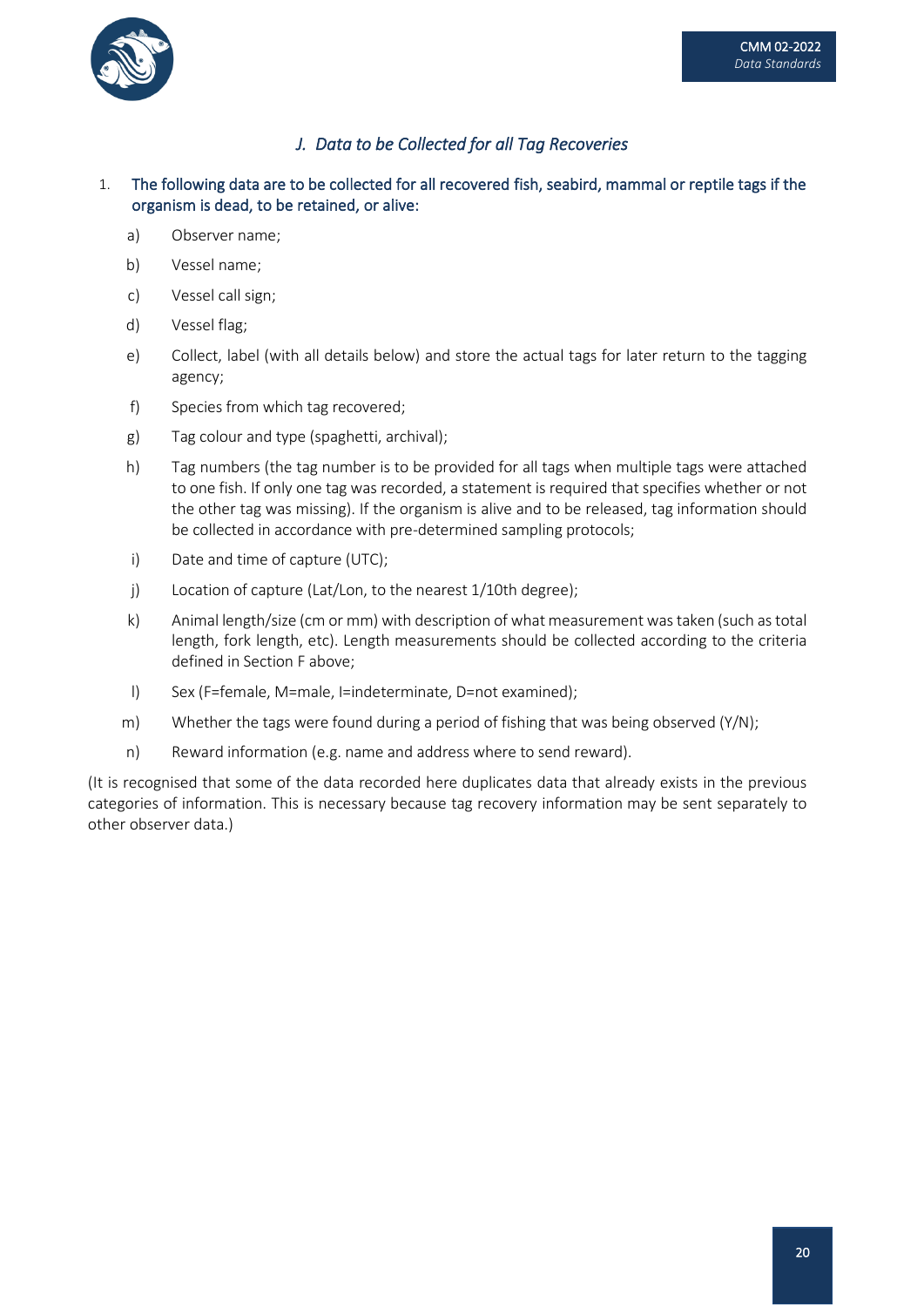



## *K. Hierarchies for Observer Data Collection*

- 1. Recognising that observers may not be able to collect all of the data described in these standards on each trip, a hierarchy of priorities is to be implemented for collection of observer data. Tripspecific or programme-specific observer task priorities may be developed in response to specific research programme requirements, in which case such priorities should be followed by observers.
- 2. In the absence of trip- or programme-specific priorities, the following generalised priorities should be followed by observers:
	- a) Fishing Operation Information
		- i. All vessel and tow / set / effort information;
	- b) Reporting of Catches
		- i. Record time, weight of catch sampled versus total catch or effort (e.g. number of hooks), and total numbers of each species caught;
		- ii. Identification and counts of seabirds, mammals, reptiles (turtles), sensitive benthic species and vulnerable species;
		- iii. Record numbers or weights of each species retained or discarded;
		- iv. Record instances of depredation, where appropriate;
	- c) Biological Sampling
		- i. Check for presence of tags;
		- ii. Length-frequency data for target species;
		- iii. Basic biological data (sex, maturity) for target species;
		- iv. Length-frequency data for main by-catch species;
		- v. Otoliths (and stomach samples, if being collected) for target species;
		- vi. Basic biological data for by-catch species;
		- vii. Biological samples of by-catch species (if being collected);
		- viii. Take photos;
	- d) The reporting of catches and biological sampling procedures should be prioritised among species groups as follows:

| <b>Species</b>                                                        | Priority<br>(1 highest) |
|-----------------------------------------------------------------------|-------------------------|
| Primary target species (such as jack mackerel, for pelagic fisheries, |                         |
| orange roughy for demersal fisheries, and squid where targeted)       |                         |
| Seabirds, mammals, reptiles (turtles) or other species of concern     |                         |
| All sharks                                                            | 3                       |
| Other species typically within top 5 in the fishery (such as blue     |                         |
| mackerel for pelagic fisheries, and oreos and alfonsino for demersal  | 4                       |
| fisheries)                                                            |                         |
| All other species                                                     |                         |

The allocation of observer effort among these activities will depend on the type of operation and setting. The size of sub-samples relative to unobserved quantities (e.g. number of hooks examined for species composition relative to the number of hooks set) should be explicitly recorded as per CMM 16-2021 (Observer Programme).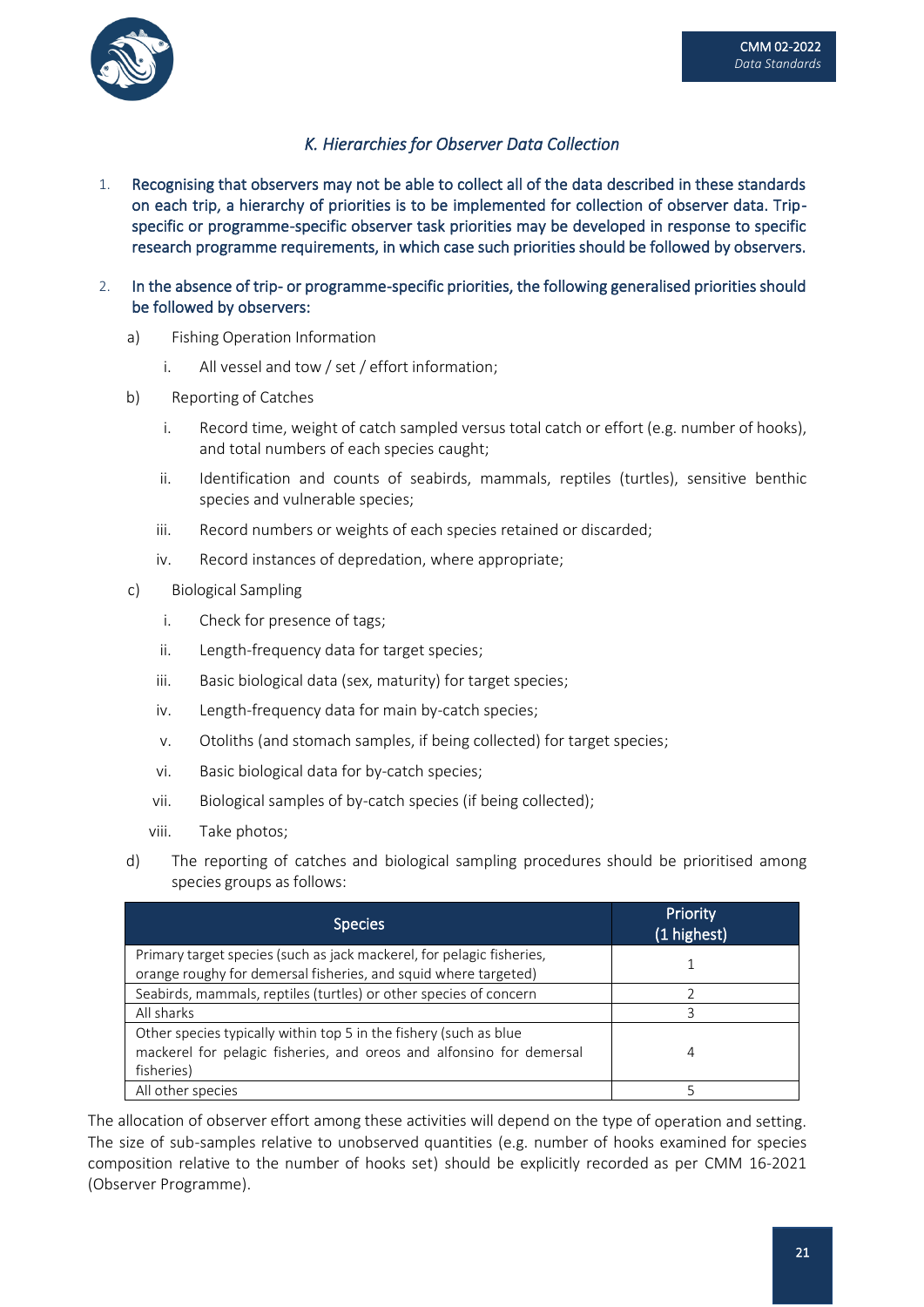



## *L. Coding Specifications to be Used for Recording Observer Data*

- 1. Unless otherwise specified, observer data are to be provided in accordance with the same coding specifications as specified in Annex 8 of the SPRFMO Data Standards.
- 2. Coordinated Universal Time (UTC) is to be used to describe times.
- 3. Decimal degrees are to be used to describe locations.

#### 4. The following coding schemes are to be used:

- a) Species are to be described using the FAO species codes<sup>17</sup>;
- b) Fishing methods are to be described using the International Standard Classification of Fishing Gear (ISSCFG - 29 July 1980) codes (Annex 9);
- c) Types of fishing vessel are to be described using the International Standard Classification of Fishery Vessels (ISSCFV) codes (Annex 10).

#### 5. Metric units of measure are to be used, specifically:

- a) Kilograms are to be used to describe catch weight;
- b) Metres are to be used to describe height, width, depth, beam or length;
- c) Cubic metres are to be used to describe volume;
- d) Kilowatts are to be used to describe engine power.

<sup>&</sup>lt;sup>17</sup> FAO species code means the 3-alpha code as described in www.fao.org/fi/statist/fisoft/asfis/asfis.asp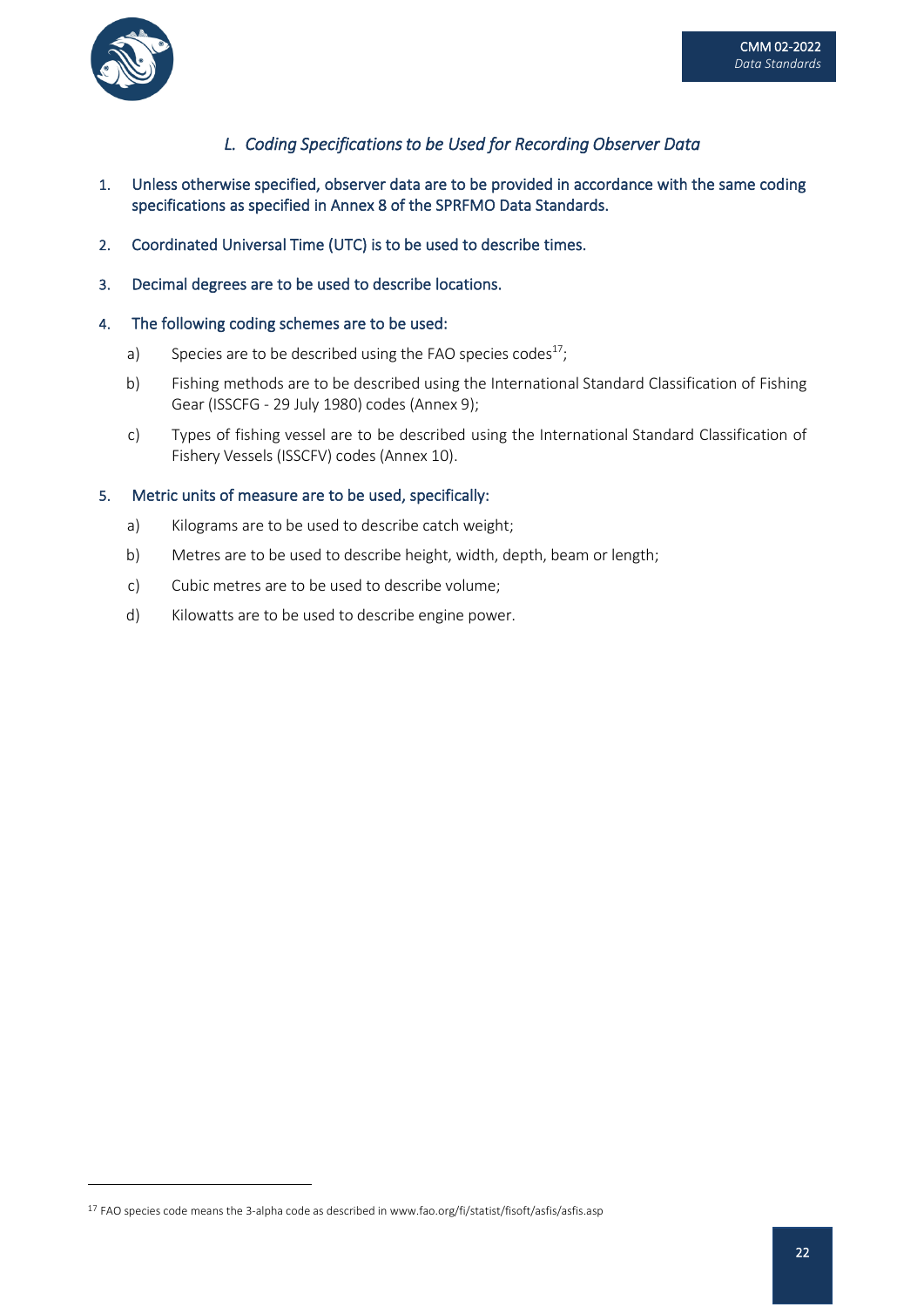



## *M. Bird scaring line description form*

| <b>Summary of Inputed Values:</b> |  |                            |  |  |
|-----------------------------------|--|----------------------------|--|--|
| <b>Trip Number</b>                |  | Distance between streamers |  |  |
| Bird scaring line equipment code  |  | Streamer length (min)      |  |  |
| Bird scaring line position        |  | Streamer length (max)      |  |  |
| Backbone length                   |  | Streamer colour            |  |  |
| Aerial coverage length            |  | Streamer material          |  |  |
| Attached height above water       |  | Number of streamers        |  |  |
| Bird scaring line material        |  | Towed object               |  |  |
| Bird scaring line design          |  | Additional comments        |  |  |

| <b>Bird Scaring Line Codes/ List Options:</b> |        |                                        |                                    |                                 |  |
|-----------------------------------------------|--------|----------------------------------------|------------------------------------|---------------------------------|--|
| <b>Position</b>                               | Design | <b>Towed Object</b>                    | <b>Material</b>                    | Colour                          |  |
| Port Side                                     | Single | Inverted<br>$=$<br>funnel/plastic cone | Plastic<br>T.<br>$=$<br>tubing     | $P = Pink$                      |  |
| Starboard<br>Side                             | Paired | $L =$ Length of thick<br>line          | Plastic<br>S –<br>$=$<br>strapping | $R = Red$                       |  |
| <b>Stern</b>                                  |        | $K =$ Knot or loop of<br>thick line    | $Q = 0$ ther                       | $C =$ Carrot (Orange)           |  |
|                                               |        | $B = B$ uoy                            |                                    | $Y = Y$ ellow                   |  |
|                                               |        | $N = Netted buoy$                      |                                    | $G = Green$                     |  |
|                                               |        | $S = Sack or bag$                      |                                    | $B = Blue$                      |  |
|                                               |        | $W = Weight$                           |                                    | $W = Brown$                     |  |
|                                               |        | $=$ No towed<br>7<br>object            |                                    | $F =$ Faded colour (any colour) |  |
|                                               |        | $O = Other$                            |                                    | $O = Other$                     |  |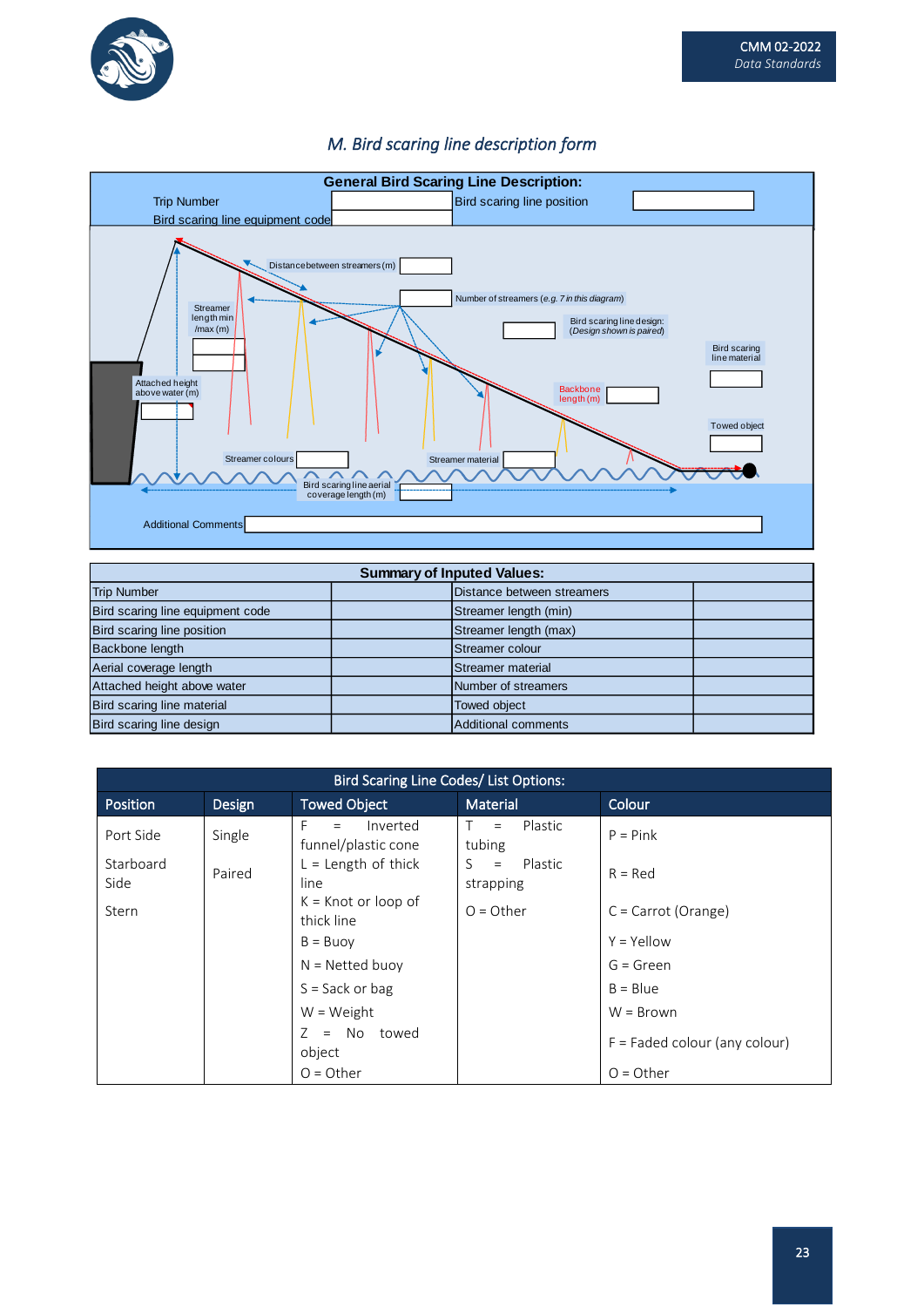

## *N. External line weighting description form*



| Single or Double line?                      |  | Number of hooks b/w surface float & anchor |  |  |
|---------------------------------------------|--|--------------------------------------------|--|--|
| Avg mass of weights                         |  | Number of hooks b/w sub-surface floats     |  |  |
| Distance b/w sub-surface float and mainline |  | Number of hooks b/w weights                |  |  |
| Distance b/w line and weight                |  | Additional comments                        |  |  |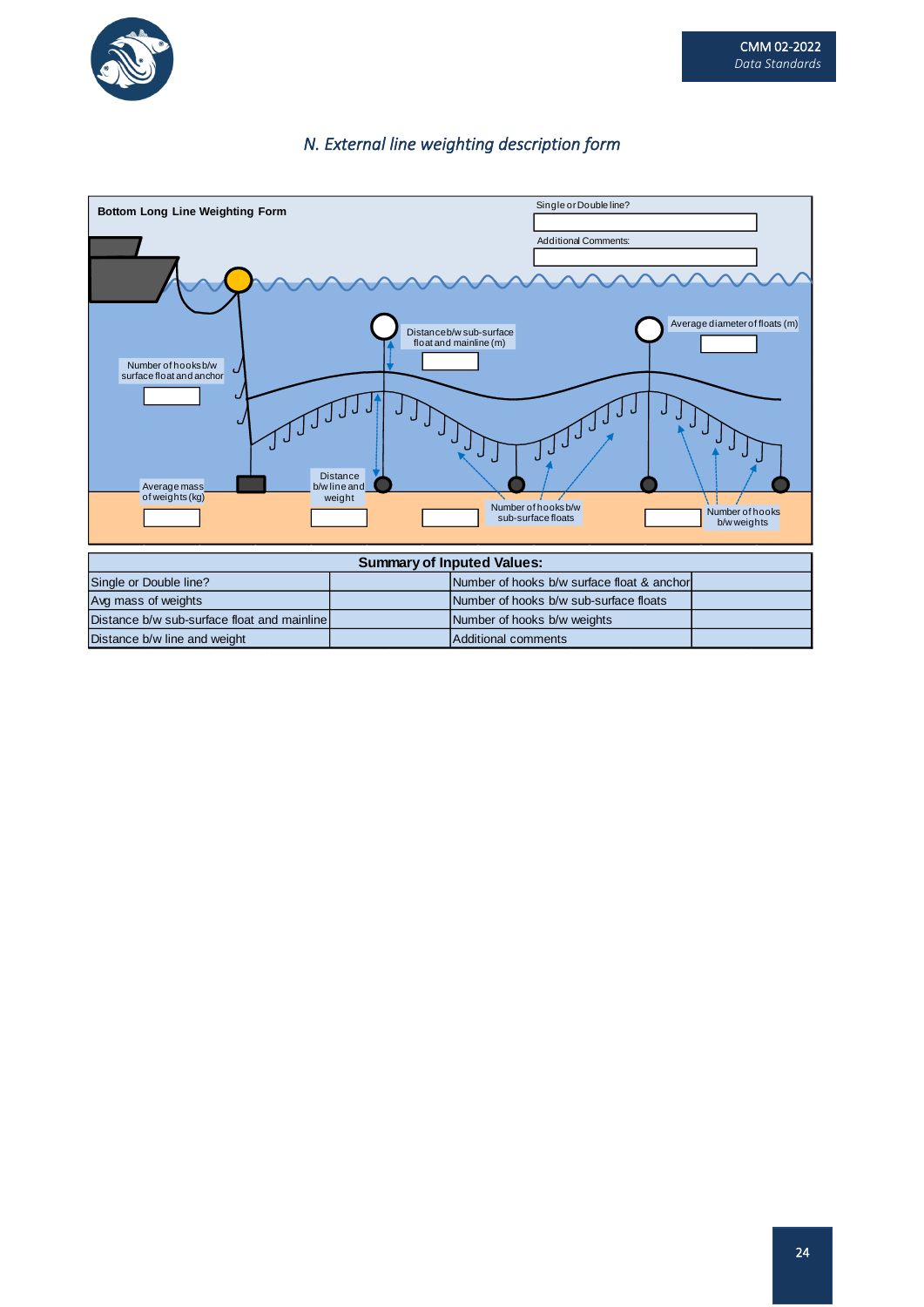

## *O. Bird baffler description form*



| <b>Summary of Inputted Values</b>                                                                                                                                                   |                                                                                                                                                          |  |  |
|-------------------------------------------------------------------------------------------------------------------------------------------------------------------------------------|----------------------------------------------------------------------------------------------------------------------------------------------------------|--|--|
| Distance from stern<br>$\bullet$                                                                                                                                                    |                                                                                                                                                          |  |  |
| Side Boom<br>Boom length<br>Number of streamers<br>$\bullet$<br>Avg. distance b/w streamers<br>$\bullet$<br>Height above water<br>$\bullet$<br>Streamer colour<br>Streamer material | Aft Boom<br>Boom length<br>Number of streamers<br>Avg. distance b/w streamers<br>Height above water<br>$\bullet$<br>Streamer colour<br>Streamer material |  |  |
| Side-Aft Curtain<br>Curtain length<br>Number of streamers<br>$\bullet$<br>Avg. distance b/w streamers<br>Height above water<br>Streamer colour<br>Streamer material                 | Aft Curtain<br>Curtain length<br>Number of streamers<br>Avg. distance b/w streamers<br>Height above water<br>Streamer colour<br>Streamer material        |  |  |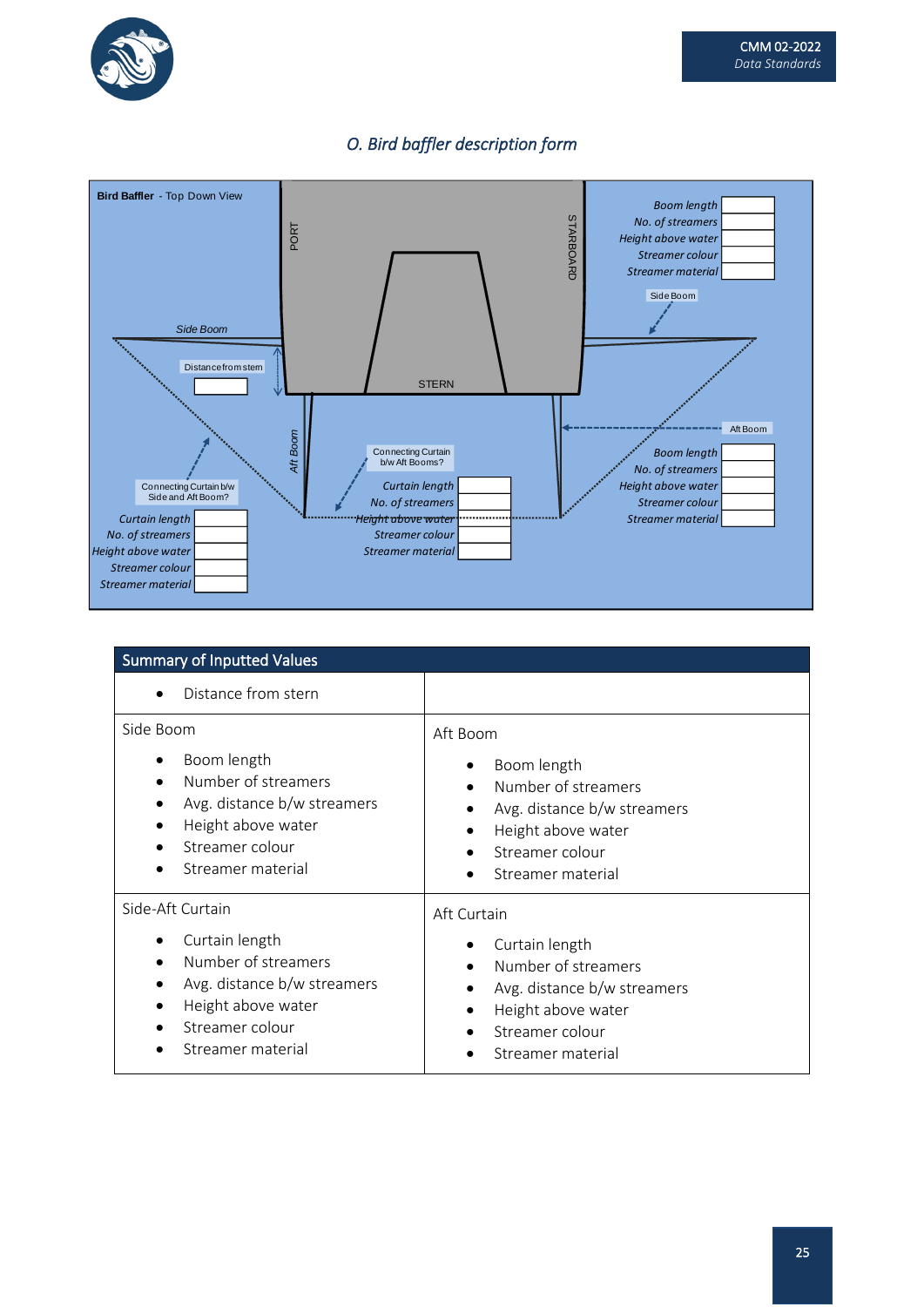

## *P. Standard for Observer Data collected during a Landing or while a vessel is in port*

With regards to fishing vessels flying their flag, and landing unprocessed (i.e. whole and no part of the fish having been removed) SPRFMO managed species, and where these landings are observed, Members and CNCPs may collect and provide the following information:

### 1. The following vessel data for each observed landing:

- f) Current vessel flag;
- g) Name of vessel;
- h) Fishing vessel registration number;
- i) International radio call sign (if any);
- j) Unique Vessel Identifier / IMO number;
- k) Type of vessel (use appropriate ISSCFV codes, Annex 10);
- l) Type of fishing method(s) (use appropriate ISSCFG codes, Annex 9).

#### 2. The following observer data for each observed landing:

- a) Observer's name;
- b) Observer's organisation;
- c) Country of landing (standard ISO 3-alpha country codes);
- d) Port/Point of landing.

### 3. The following data for each observed landing:

- a) Landing Date and time (UTC format);
- b) First day of trip to the extent practicable;
- c) Last day of trip to the extent practicable;
- d) Indicative fishing area (decimal Lat/Long, nearest 1/10th degree to the extent practicable);
- e) Main target species (FAO species code);
- f) Landed state by species (FAO species code);
- g) Landed (live) weight by species (kilograms) for the landing event being observed.

In addition, the collection of Length-Frequency data, Biological data and/or Tag recovery data should follow the standards described in parts E and F respectively of this Annex for those species observed during landings or while a vessel is in port.

Members and CNCPs should note that Annex 7 Parts H (Incidental capture) and I (VMEs) are not considered relevant for observed landings. However, the standards described in Parts J (Tag recovery), K (Hierarchies) and L (Coding specifications) should still be followed when possible.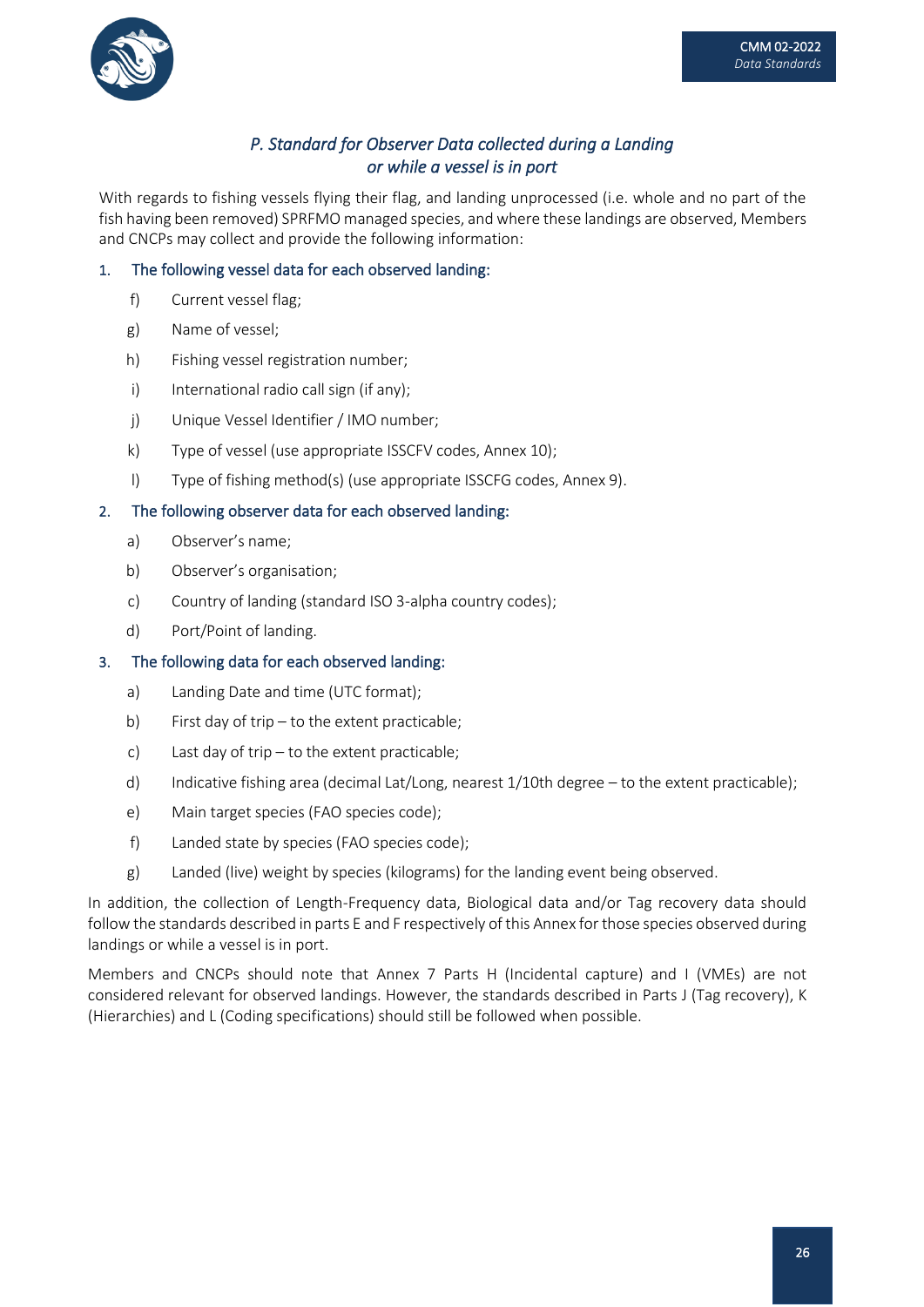

## *Q. Standard for length measurements*

#### Total length should be used for the following fish species:

- Groupers, seabasses (Serranidae);
- Oreo dories (Oreosomatidae);
- Grenadiers, rattails (Macrouridae);
- Hake (Merluccidae);
- Hapuka (*Polyprion* spp);
- Cusk eels, brotulas (Ophidiidae);
- Moras (Moridae);
- Pelagic armourheads (*Pseudopentaceros* spp);
- Rockfishes, rockcods, and thornyheads (*Sebastidae* spp);
- Scorpionfishes (Scorpaenidae);
- Slimeheads (Trachichthyidae);
- Antarctic toothfishes (*Dissostichus* spp);
- Any shark or chimaera species not otherwise listed (see FAO technical report 474 on measuring sharks).

#### Fork length should be used for the following fish species:

- Amberjacks (*Seriola* spp);
- Barracouta (Gempylidae);
- Bluenose warehou (*Hyperoglyphe antarctica*);
- Alfonsinos, etc. (Berycidae);
- Driftfishes (Nomeidae);
- Cardinalfishes, etc. (Apogonidae);
- Chilean Jack mackerel (*Trachurus murphyi*);
- Chub Mackerel (*Scomber japonicus*);
- Morwongs (*Nemadactylus* spp);
- Emperors (Lethrinidae);
- Pomfrets, ocean breams (Bramidae);
- Snappers (Lutjanidae);
- Snake mackerels (Gempylidae);
- Other warehous (all).

#### Standard Length should be used for:

• Orange roughy (*Hoplostethus atlanticus*).

#### Mantle length should be used for:

Squid (all including *Dosidicus gigas*).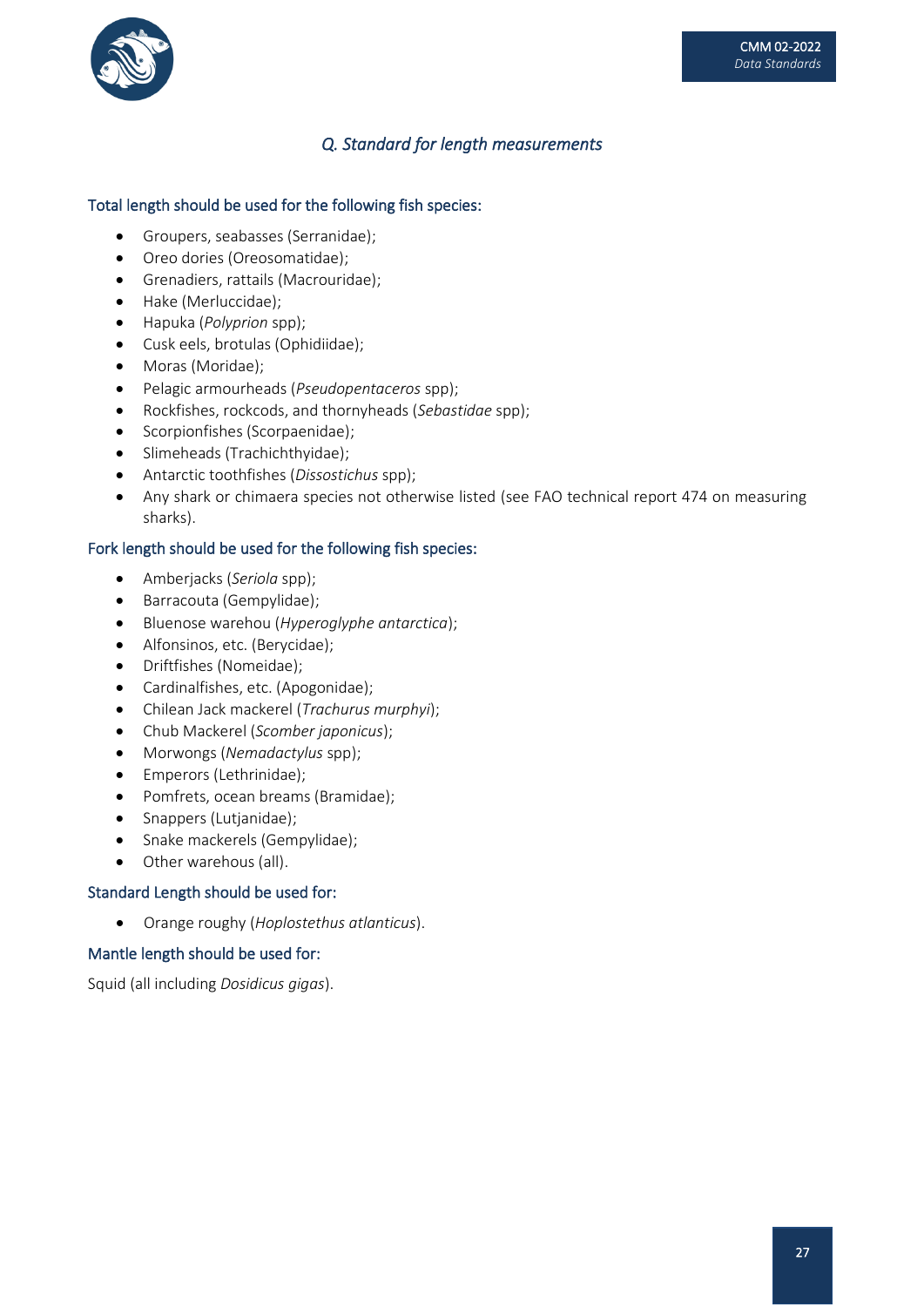

Specifications for the exchange of data

1. Coordinated Universal Time (UTC) is to be used to describe times, using the following submission format:

YYYY-MON-DDThh:mm:ss Where: YYYY- represents a 4-digit year e.g. "2007" MON- represents a 3-character month abbreviation e.g."APR" DD- represents a 2-digit day e.g. "05" T- is a space separator hh- represents hours based on the 24hr clock (length = 2 digits) e.g. "16" mm- represents minutes (length = 2 digits) e.g. "05" ss- represents seconds (length = 2 digits) e.g. "00"

#### Example

2003-JUL-17T13:10:00 1.10pm (1310h), 17 July 2003

### 2. Decimal degrees (WGS84) are to be used to describe locations

The following standard should be used for the submission of latitudinal/ longitudinal information:

- Northern latitudes and eastern longitudes should be indicated by the use of [un-signed] positive decimal degree values
- Southern latitudes and western longitudes should be indicated by the use of negative decimal degree values

| Latitude  | Degrees: represented as positive (unsigned) or negative numbers from<br>0 to 89.99<br>e.g. If value = $83.2$ , this means $83.2^\circ$ N<br>e.g. if value = -83.2, this means $83.2^\circ$ S      |
|-----------|---------------------------------------------------------------------------------------------------------------------------------------------------------------------------------------------------|
| Longitude | Degrees: represented as positive (unsigned) or negative numbers from<br>0 to 179.99<br>e.g. If value = $83.2$ , this means $83.2^{\circ}$ E<br>e.g. if value = -83.2, this means $83.2^{\circ}$ W |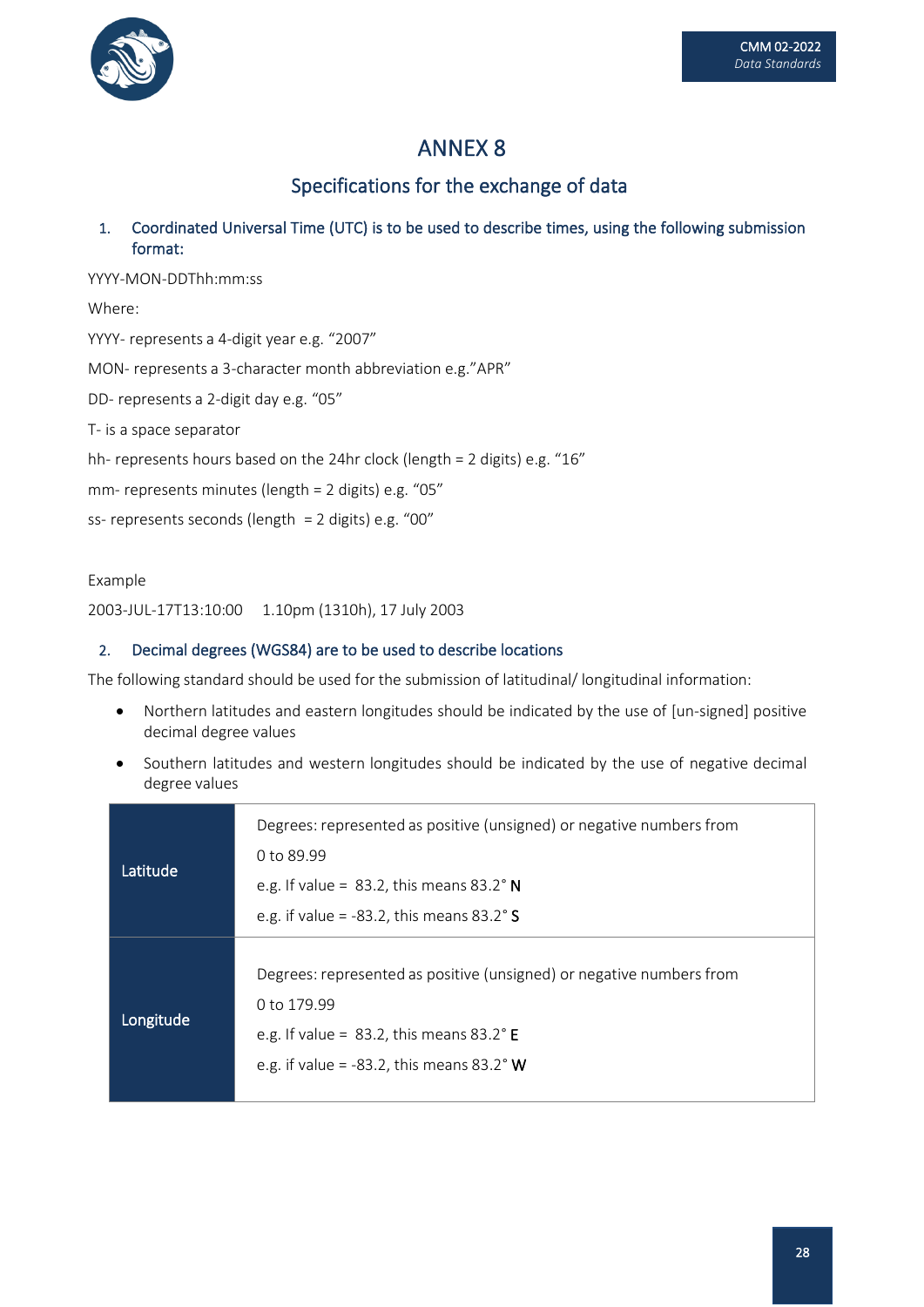

#### 3. The following coding schemes are to be used:

- a) Species are to be described using the FAO species codes<sup>18</sup>;
- b) Fishing methods are to be described using the International Standard Classification of Fishing Gear (ISSCFG - 29 July 1980) codes<sup>19</sup> - Annex 9;
- c) Types of fishing vessel are to be described using the International Standard Classification of Fishery Vessels (ISSCFV) codes<sup>20</sup> - Annex 10.

#### 4. Metric units of measure are to be used, specifically:

- a) Kilograms are to be used to describe catch weight;
- b) Metres are to be used to describe height, width, depth, beam or length;
- c) Cubic metres are to be used to describe volume;
- d) Kilowatts are to be used to describe engine power.

<sup>&</sup>lt;sup>18</sup> FAO species code means the 3-alpha code as described in www.fao.org/fi/statist/fisoft/asfis/asfis.asp

<sup>19</sup> http://www.fao.org/fishery/cwp/handbook/M - see "Annex MI"

<sup>20</sup> http://www.fao.org/fishery/cwp/handbook/L - see "Annex L.II"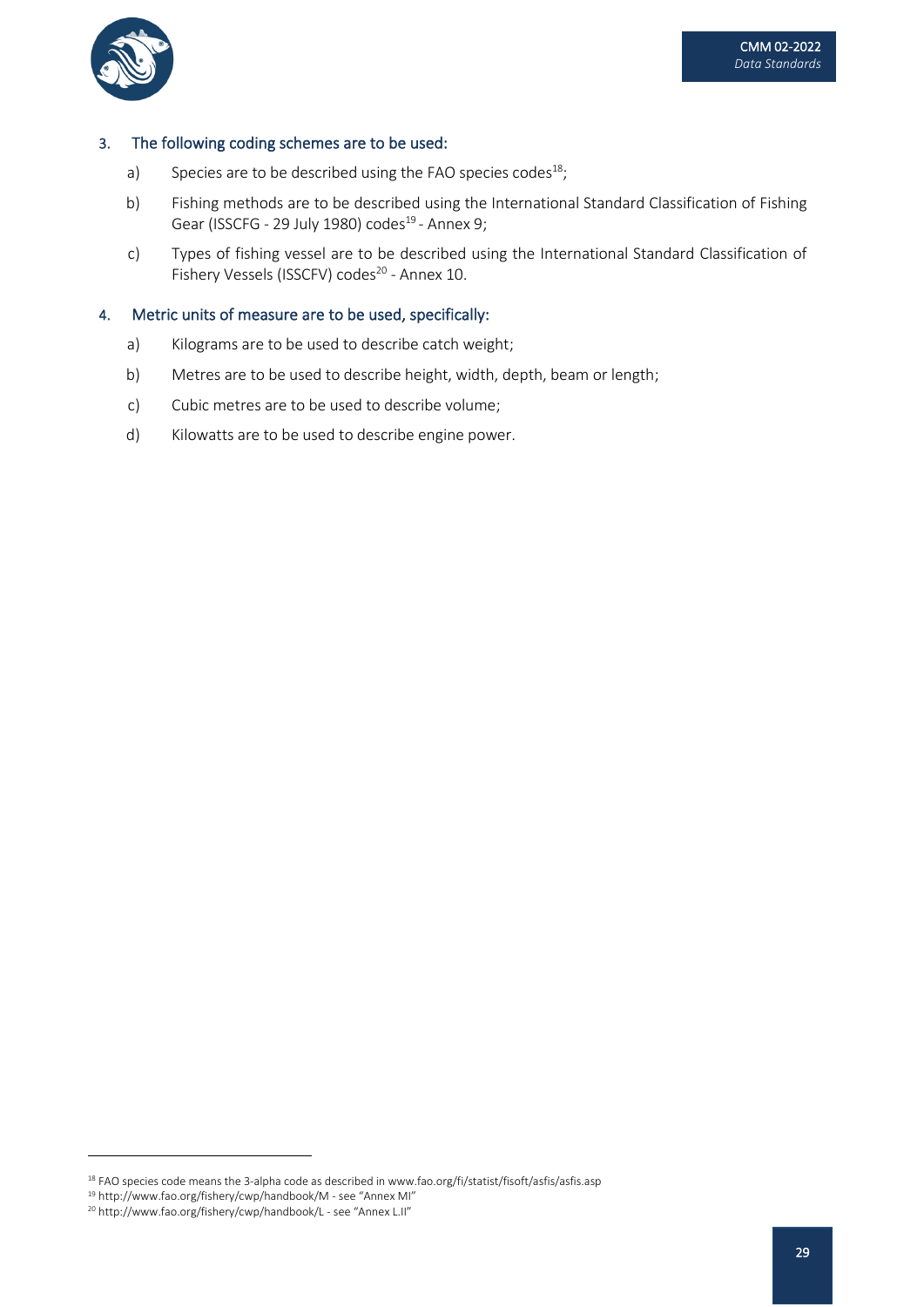

# ISSCFG Codes

## International Standard Statistical Classification of Fishing Gear (ISSCFG) (29 July 1980)

| <b>Gear Categories</b>              | Standard        | <b>ISSCFG</b> |
|-------------------------------------|-----------------|---------------|
| <b>Abbreviation Code</b>            | Abbreviations   |               |
| <b>SURROUNDING NETS</b>             |                 | 01.0.0        |
| With purse lines (purse seines)     | PS              | 01.1.0        |
| - one boat operated purse seines    | PS1             | 01.1.1        |
| - two boats operated purse seines   | PS <sub>2</sub> | 01.1.2        |
| Without purse lines (lampara)       | LA              | 01.2.0        |
| <b>SEINE NETS</b>                   |                 | 02.0.0        |
| Beach seines                        | SB              | 02.1.0        |
| Boat or vessel seines               | <b>SV</b>       | 02.2.0        |
| - Danish seines                     | SDN             | 02.2.1        |
| - Scottish seines                   | <b>SSC</b>      | 02.2.2        |
| - pair seines                       | <b>SPR</b>      | 02.2.3        |
| Seine nets (not specified)          | <b>SX</b>       | 02.9.0        |
| <b>TRAWLS</b>                       |                 | 03.0.0        |
| <b>Bottom trawls</b>                |                 | 03.1.0        |
| - beam trawls                       | <b>TBB</b>      | 03.1.1        |
| - otter trawls <sup>21</sup>        | OTB             | 03.1.2        |
| - pair trawls                       | PTB             | 03.1.3        |
| - nephrops trawls                   | <b>TBN</b>      | 03.1.4        |
| - shrimp trawls                     | <b>TBS</b>      | 03.1.5        |
| - bottom trawls (not specified)     | TB              | 03.1.9        |
| Midwater trawls                     |                 | 03.2.0        |
| - otter trawls <sup>21</sup>        | <b>OTM</b>      | 03.2.1        |
| - pair trawls                       | <b>PTM</b>      | 03.2.2        |
| - shrimp trawls                     | <b>TMS</b>      | 03.2.3        |
| - midwater trawls (not specified)   | <b>TM</b>       | 03.2.9        |
| Otter twin trawls                   | <b>OTT</b>      | 03.3.0        |
| Otter trawls (not specified)        | OT              | 03.4.9        |
| Pair trawls (not specified)         | PT              | 03.5.9        |
| Other trawls (not specified)        | <b>TX</b>       | 03.9.0        |
| <b>DREDGES</b>                      |                 | 04.0.0        |
| Boat dredges                        | <b>DRB</b>      | 04.1.0        |
| Hand dredges                        | <b>DRH</b>      | 04.2.0        |
| <b>LIFT NETS</b>                    |                 | 05.0.0        |
| Portable lift nets                  | <b>LNP</b>      | 05.1.0        |
| Boat-operated lift nets             | <b>LNB</b>      | 05.2.0        |
| Shore-operated stationary lift nets | LNS             | 05.3.0        |
| Lift nets (not specified)           | LN              | 05.9.0        |
| <b>FALLING GEAR</b>                 |                 | 06.0.0        |
| Cast nets                           | <b>FCN</b>      | 06.1.0        |
| Falling gear (not specified)        | FG              | 06.9.0        |

 $^{21}$  Fisheries agencies may indicate side and stern bottom, and side and stern midwater trawls, as OTB-1 and OTB-2, and OTM-1 and OTM-2, respectively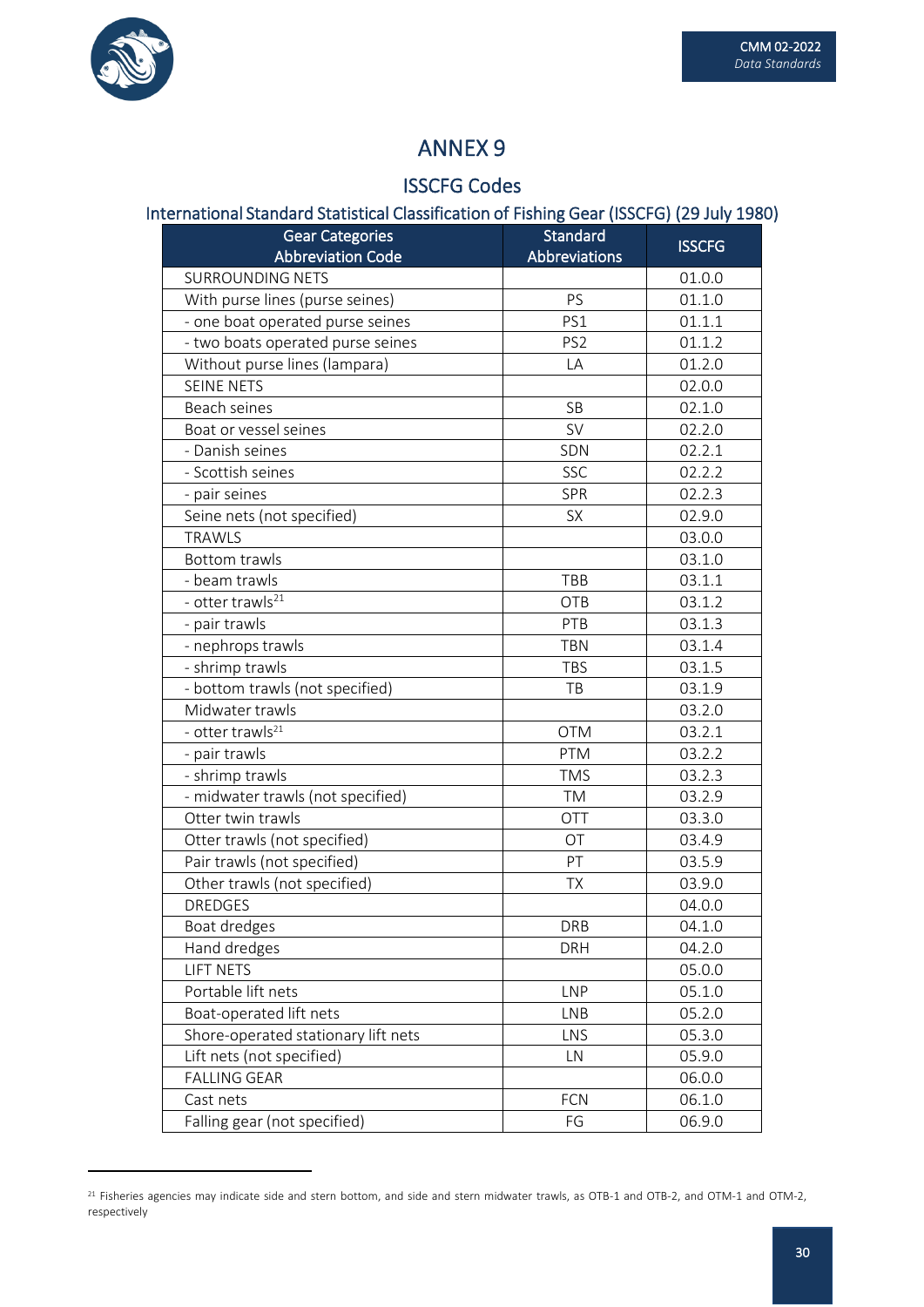

| <b>Gear Categories</b>                                 | Standard      | <b>ISSCFG</b> |
|--------------------------------------------------------|---------------|---------------|
| <b>Abbreviation Code</b>                               | Abbreviations |               |
| <b>GILLNETS AND ENTANGLING NETS</b>                    |               | 07.0.0        |
| Set gillnets (anchored)                                | GNS           | 07.1.0        |
| Driftnets                                              | <b>GND</b>    | 07.2.0        |
| <b>Encircling gillnets</b>                             | <b>GNC</b>    | 07.3.0        |
| Fixed gillnets (on stakes)                             | <b>GNF</b>    | 07.4.0        |
| Trammel nets                                           | GTR           | 07.5.0        |
| Combined gillnets-trammel nets                         | <b>GTN</b>    | 07.6.0        |
| Gillnets and entangling nets (not specified)           | <b>GEN</b>    | 07.9.0        |
| Gillnets (not specified)                               | GN            | 07.9.1        |
| <b>TRAPS</b>                                           |               | 08.0.0        |
| Stationary uncovered pound nets                        | <b>FPN</b>    | 08.1.0        |
| Pots                                                   | <b>FPO</b>    | 08.2.0        |
| Fyke nets                                              | <b>FYK</b>    | 08.3.0        |
| Stow nets                                              | <b>FSN</b>    | 08.4.0        |
| Barriers, fences, weirs, etc.                          | <b>FWR</b>    | 08.5.0        |
| Aerial traps                                           | FAR           | 08.6.0        |
| Traps (not specified)                                  | <b>FIX</b>    | 08.9.0        |
| <b>HOOKS AND LINES</b>                                 |               | 09.0.0        |
| Handlines and pole-lines (hand-operated) <sup>22</sup> | LHP           | 09.1.0        |
| Handlines and pole-lines (mechanized) <sup>23</sup>    | <b>LHM</b>    | 09.2.0        |
| Set longlines                                          | LLS           | 09.3.0        |
| Drifting longlines                                     | LLD           | 09.4.0        |
| Longlines (not specified)                              | LL            | 09.5.0        |
| <b>Trolling lines</b>                                  | LTL           | 09.6.0        |
| Hooks and lines (not specified)                        | LX            | 09.9.0        |
| <b>GRAPPLING AND WOUNDING</b>                          |               | 10.0.0        |
| Harpoons                                               | <b>HAR</b>    | 10.1.0        |
| HARVESTING MACHINES                                    |               | 11.0.0        |
| Pumps                                                  | <b>HMP</b>    | 11.1.0        |
| Mechanised dredges                                     | <b>HMD</b>    | 11.2.0        |
| Harvesting machines (not specified)                    | <b>HMX</b>    | 11.9.0        |
| MISCELLANEOUS GEAR <sup>24</sup>                       | <b>MIS</b>    | 20.0.0        |
| RECREATIONAL FISHING GEAR                              | <b>RG</b>     | 25.0.0        |
| <b>GEAR NOT KNOW OR NOT SPECIFIED</b>                  | <b>NK</b>     | 99.0.0        |

<sup>22</sup> Including jigging lines

<sup>23</sup> Code LDV for dory-operated line gears will be maintained for historical data purposes

<sup>&</sup>lt;sup>24</sup> This item includes: hand and landing nets, drive-in-nets, gathering by hand with simple hand implements with or without diving equipment, poisons and explosives, trained animals, electrical fishing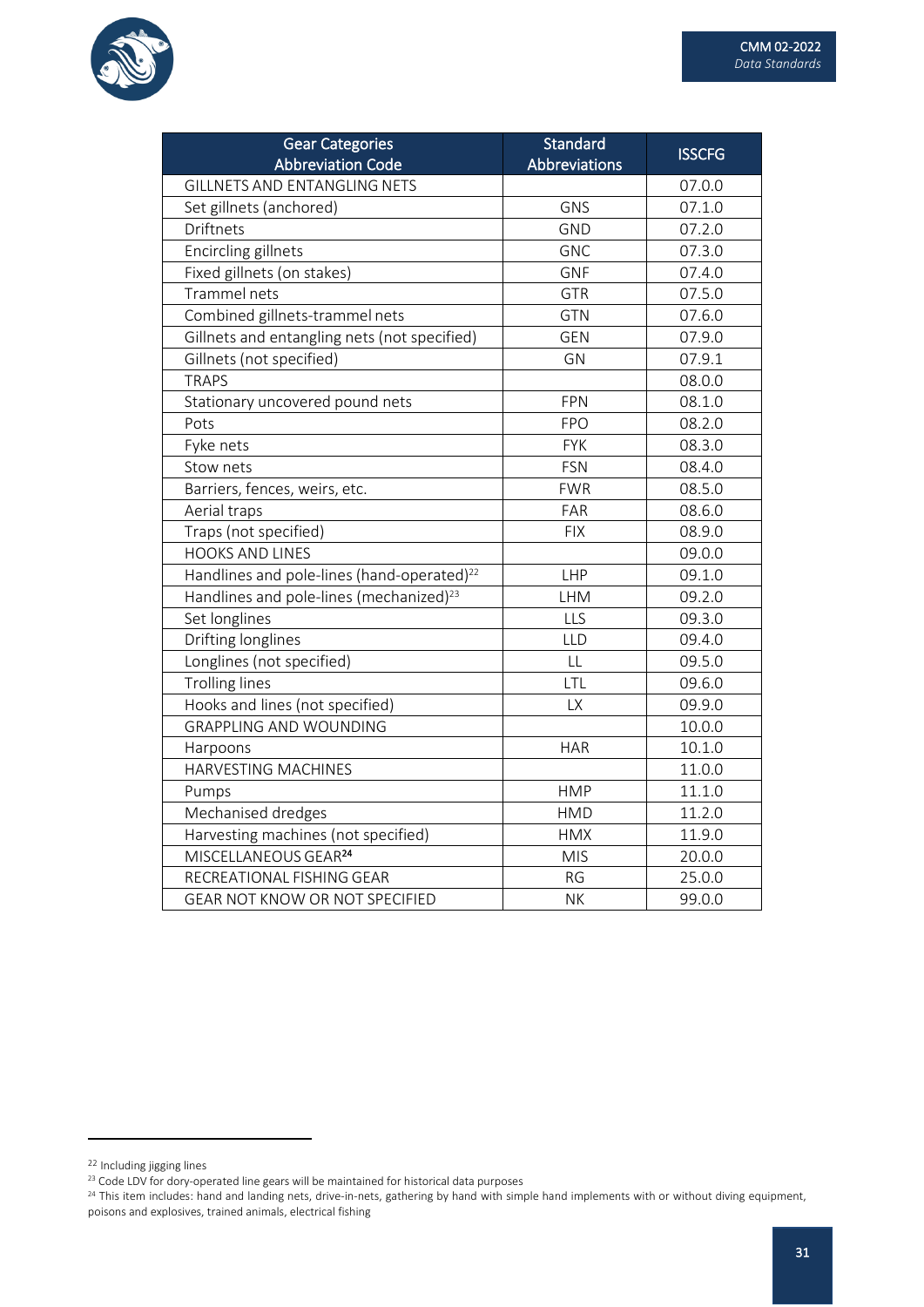

## ISSCFV Codes

# International Standard Statistical Classification of Fishery Vessels by Vessel Types (approved by CWP-12, 1984)

| <b>Vessel Type</b>                        |                         | Standard<br>Abbreviation | Code   |
|-------------------------------------------|-------------------------|--------------------------|--------|
| TRAWLERS                                  |                         | <b>TO</b>                | 01.0.0 |
|                                           | Side trawlers           | <b>TS</b>                | 01.1.0 |
|                                           | Side trawlers wet-fish  | <b>TSW</b>               | 01.1.1 |
|                                           | Side trawlers freezer   | <b>TSF</b>               | 01.1.2 |
|                                           | Sterntrawlers           | TT                       | 01.2.0 |
|                                           | Sterntrawlers wet-fish  | <b>TTW</b>               | 01.2.1 |
|                                           | Sterntrawlers freezer   | <b>TTF</b>               | 01.2.2 |
|                                           | Sterntrawlers factory   | <b>TTP</b>               | 01.2.3 |
|                                           | Outrigger trawlers      | TU                       | 01.3.0 |
|                                           | Trawler nei             | <b>TOX</b>               | 01.9.0 |
| <b>SEINERS</b>                            |                         | SO                       | 02.0.0 |
|                                           | Purse seiners           | SP                       | 02.1.0 |
|                                           | North American type     | SPA                      | 02.1.1 |
|                                           | European type           | SPE                      | 02.1.2 |
|                                           | Tuna purse seiners      | SPT                      | 02.1.3 |
|                                           | Seiner netters          | SN                       | 02.2.0 |
|                                           | Seiner nei              | SOX                      | 02.9.0 |
| <b>DREDGERS</b>                           |                         | <b>DO</b>                | 03.0.0 |
|                                           | Using boat dredge       | DB                       | 03.1.0 |
|                                           | Using mechanical dredge | <b>DM</b>                | 03.2.0 |
|                                           | Dredgers nei            | <b>DOX</b>               | 03.9.0 |
| <b>LIFT NETTERS</b>                       |                         | <b>NO</b>                | 04.0.0 |
|                                           | Using boat operated net | <b>NB</b>                | 04.1.0 |
|                                           | Lift netters nei        | <b>BOX</b>               | 04.9.0 |
| <b>GILL NETTERS</b>                       |                         | GO                       | 05.0.0 |
| TRAP SETTERS                              |                         | <b>WO</b>                | 06.0.0 |
|                                           | Potvessels              | <b>WOP</b>               | 06.1.0 |
|                                           | Trap setters nei        | <b>WOX</b>               | 06.9.0 |
| <b>LINERS</b>                             |                         | LO                       | 07.0.0 |
|                                           | Handliners              | <b>LH</b>                | 07.1.0 |
|                                           | Longliners              | LL                       | 07.2.0 |
|                                           | Tuna longliners         | LLT                      | 07.2.1 |
|                                           | Pole and line vessels   | <b>LP</b>                | 07.3.0 |
|                                           | Japanese type           | LPJ                      | 07.3.1 |
|                                           | American type           | LPA                      | 07.3.2 |
|                                           | Trollers                | LT                       | 07.4.0 |
|                                           | Liners nei              | LOX                      | 07.9.0 |
| VESSELS USING PUMPS FOR<br><b>FISHING</b> |                         | PO                       | 08.0.0 |
| <b>MOTHERSHIPS</b>                        |                         | HO                       | 11.0.0 |
|                                           | Salted-fish motherships | <b>HSS</b>               | 11.1.0 |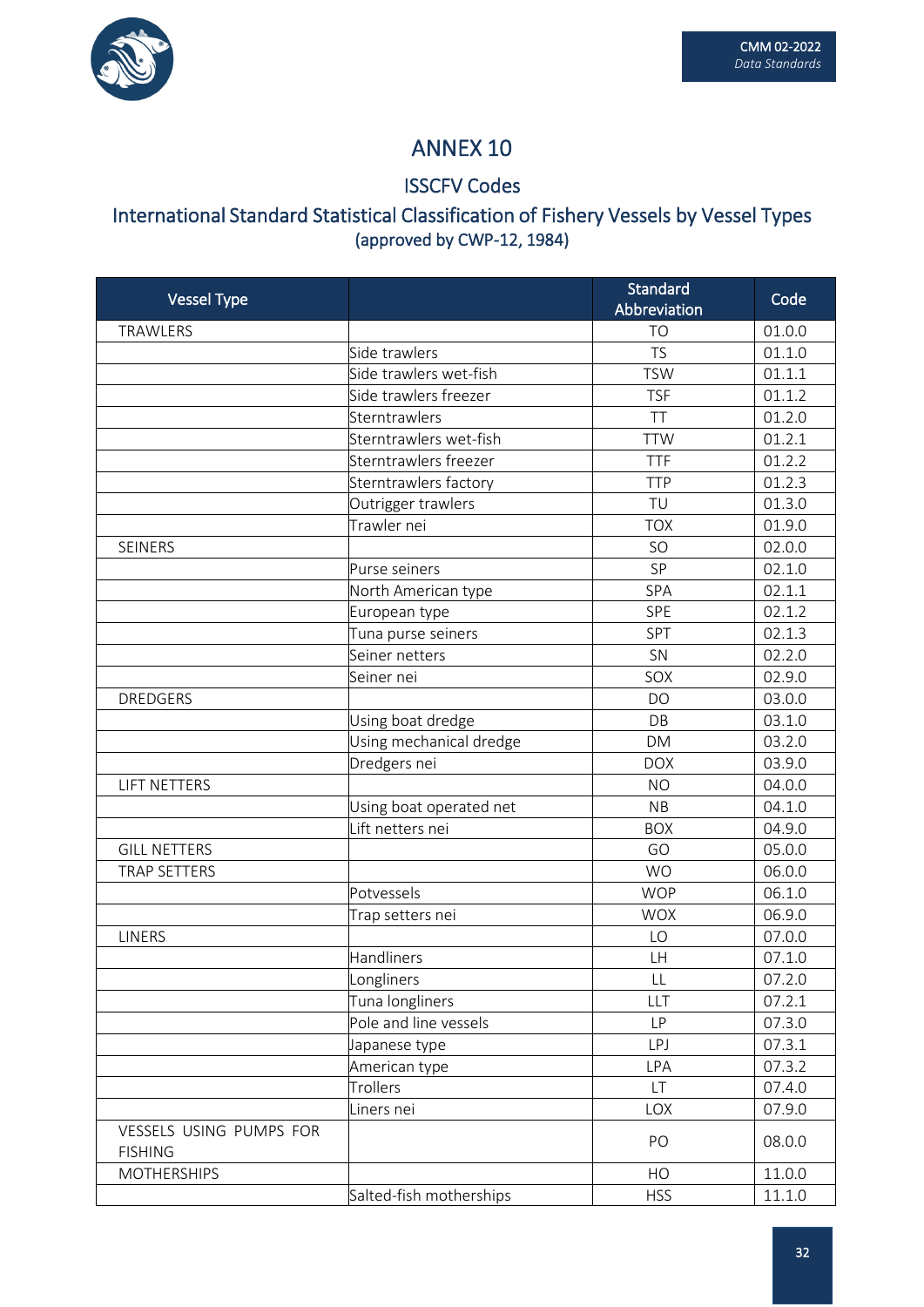

| <b>Vessel Type</b>                                          |                                                            | Standard<br>Abbreviation | Code   |
|-------------------------------------------------------------|------------------------------------------------------------|--------------------------|--------|
|                                                             | Factory motherships                                        | <b>HSF</b>               | 11.2.0 |
|                                                             | Tuna motherships                                           | <b>HST</b>               | 11.3.0 |
|                                                             | Motherships<br>two-boat<br>for<br>purse seining<br>seining | <b>HSP</b>               | 11.4.0 |
|                                                             | Motherships nei                                            | <b>HOX</b>               | 11.9.0 |
| <b>FISH CARRIERS</b>                                        |                                                            | <b>FO</b>                | 12.0.0 |
| <b>HOSPITAL SHIPS</b>                                       |                                                            | KO                       | 13.0.0 |
| <b>PROTECTION</b><br><b>SURVEY</b><br>AND<br><b>VESSELS</b> |                                                            | <b>BO</b>                | 14.0.0 |
| <b>FISHERY RESEARCH VESSELS</b>                             |                                                            | Z <sub>O</sub>           | 15.0.0 |
| FISHERY TRAINING VESSELS                                    |                                                            | CO                       | 16.0.0 |
| NON-FISHING VESSELS nei                                     |                                                            | <b>VOX</b>               | 99.0.0 |

Source: CWP Handbook of Fishery Statistical Standards(p.206). FAO, Rome. 2004.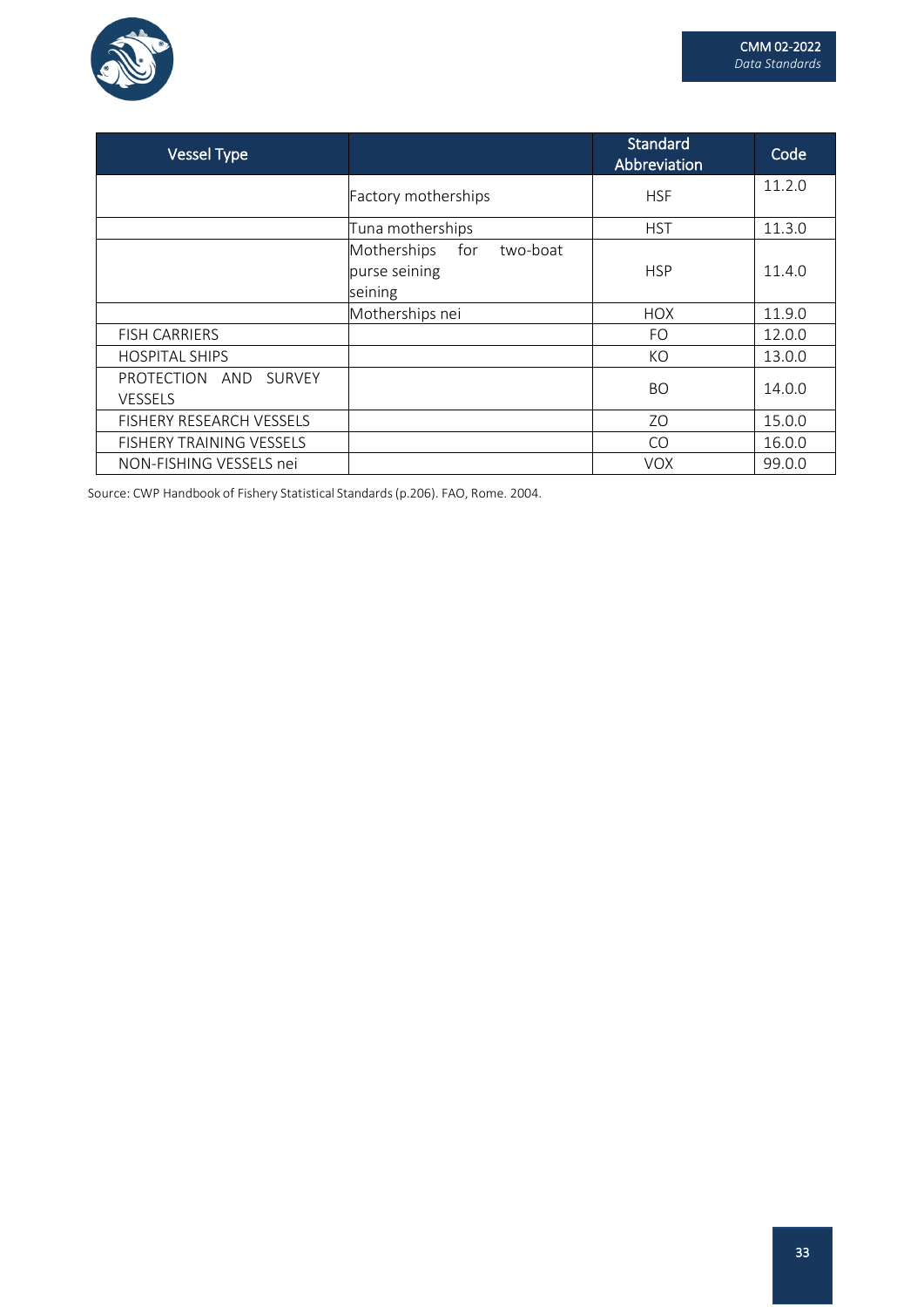

## Standard for Landings Data: Fishing and Reefer Vessels

With regard to the fishing vessels flying their flag that directly harvested non-highly migratory fishery resources in the Convention Area, Members and CNCPs are to:

## 1. Collect data on an individual landings basis

## 2. Collect the following fields of data:

- a) Current vessel flag;
- b) Name of vessel;
- c) Registration number of vessel;
- d) International radio call sign (if any);
- e) Unique Vessel Identifier / IMO number;
- f) Date entered Convention Area;
- g) Date exited Convention Area;
- h) Landing date;
- i) Area catch taken (FAO area<sup>25</sup>);
- j) Country of landing (standard ISO 3-alpha country codes);
- k) Port/ point of landing;
- l) Landed state<sup>26</sup> by species (FAO species code);
- m) Landed (live) weight by species;
- n) Containers –type by species (if applicable);
- o) Containers –number by species (if applicable);
- p) Containers –total content weight for all containers by species (if applicable);
- q) Port of previous landing;
- r) Date of arrival at previous port;
- s) Verification (if applicable):
	- i. Name of observer;
	- ii. Authority.

<sup>25</sup> FAO statistical area codes

<sup>&</sup>lt;sup>26</sup> Landed state: This means the "state" in which the fish was landed. States may include "live" (fish has not been processed and no part of the fish has been removed), or other states, for example headed and gutted, filleted, etc.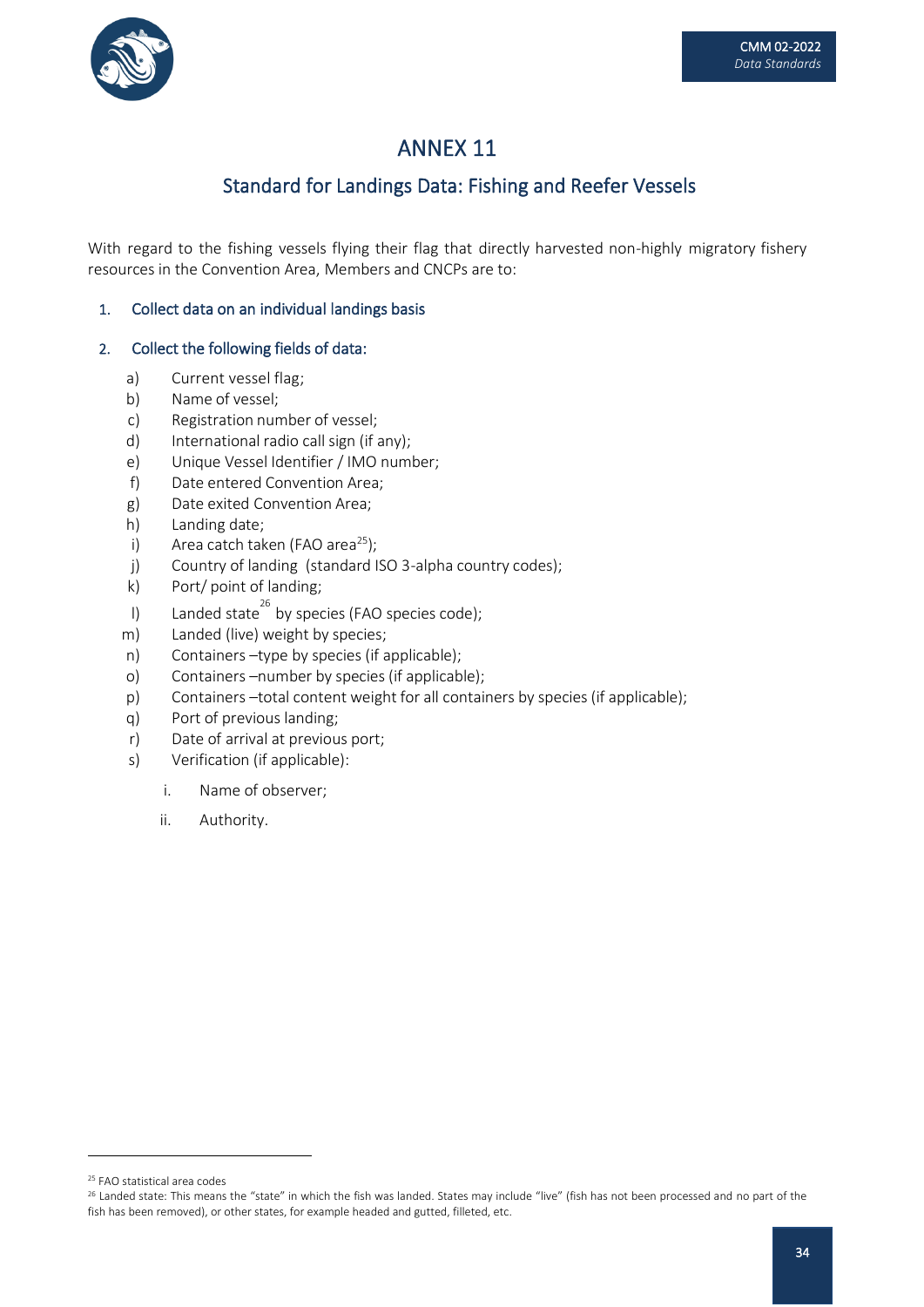

With regard to reefer vessels flying their flag and transporting non-highly migratory fishery resources in the Convention Area, Members and CNCPs are to:

## 1. Collect data on an individual unloading (landing) basis

#### 2. Collect the following fields of data:

VESSEL

- a) Current flag State;
- b) Name of vessel;
- c) Registration number of vessel;
- d) Radio call sign (If any);
- e) Unique Vessel Identifier / IMO number;
- f) Name of charter party or owner;

#### GENERAL INFORMATION ON THE UNLOADING (LANDING)

- a) Country of landing (using 3 alpha ISO codes);
- b) Port/point of landing;
- c) Landing date;
- d) Port of previous destination if in Convention Area;

LANDING DESCRIPTION SPLIT BY SPECIES, FOR EACH SPECIES

- a) Landed state $27$ ;
- b) Containers Type;
- c) Containers Number;
- d) Containers Total Content weight for all containers;

TRANSHIPMENT (IF WITHIN THE CONVENTION AREA).

- a) Name(s) of fishing vessel(s) (delivering);
- b) IMO number/Lloyd number (if allocated);
- c) Total net weight(s) of product transhipped by species by vessel(s);
- d) Date(s) of transhipment activities by vessel(s);

#### VERIFICATION (IF APPLICABLE)

- a) Name of observer;
- b) Port authority.

<sup>&</sup>lt;sup>27</sup> Landed state: This means the "state" in which the fish was landed. States may include "live" (fish has not been processed and no part of the fish has been removed), or other states for example headed and gutted, filleted, etc.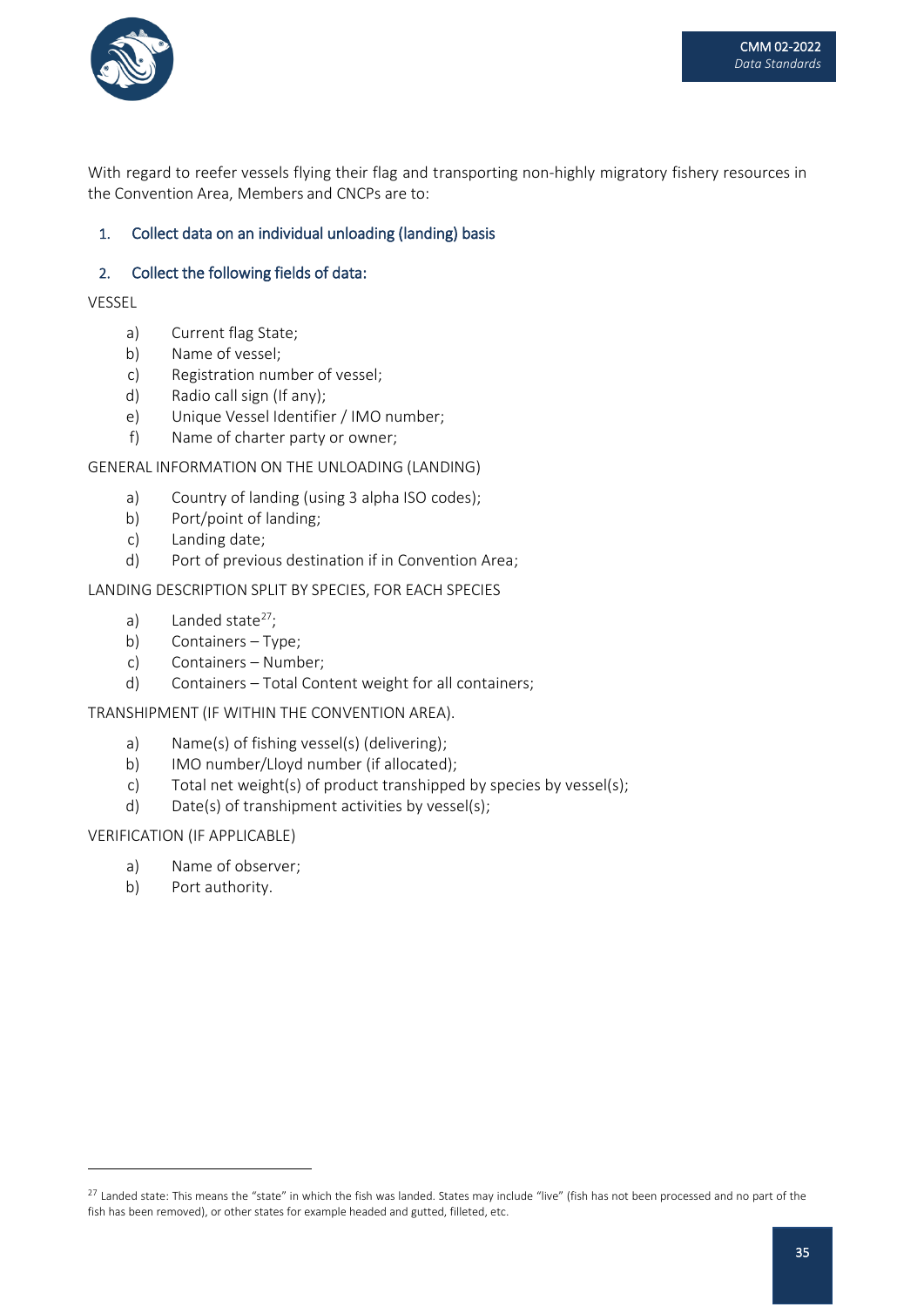

# Standard for Transhipment Data

*(Taking into account Annex 8)*

With regard to the fishing vessels flying their flag and fishing for non-highly migratory fishery resources in the Convention Area, Members and CNCPs are to:

### 1. Collect data on an individual transhipment basis

### 2. Collect the following fields of data:

DETAILS OF TRANSHIPPING VESSEL (DELIVERING)

- a) Name of vessel;
- b) Registration number;
- c) Radio call sign;
- d) Vessel flag State;
- e) Unique Vessel Identifier / IMO number;
- f) Master of transhipping vessel;

#### DETAILS OF REEFER VESSEL (RECEIVING)

- a) Name of vessel;
- b) Registration number;
- c) Radio call sign;
- d) Vessel flag State;
- e) Unique Vessel Identifier / IMO number;
- f) Master of reefer vessel;

#### TRANSHIPMENT OPERATION

- a) Date and time of commencement of transhipment (UTC);
- b) Date and time of completion of transhipment (UTC);
- c) Position (nearest 1/10th degree) at commencement of transhipment (decimal);
- d) Position (nearest 1/10th degree) at completion of transhipment (decimal);
- e) Description of product type by species (e.g. whole, frozen fish in 20 kg cartons);
- f) Number of cartons, net weight (kg) of product, by species;
- g) Total net weight of product transhipped (kg);
- h) Hold numbers in reefer vessel in which product is stowed;
- i) Destination port of reefer vessel;
- j) Arrival date estimate;
- k) Landing date estimate;

### VERIFICATION (IF APPLICABLE)

- a) Name of observer;
- b) Authority.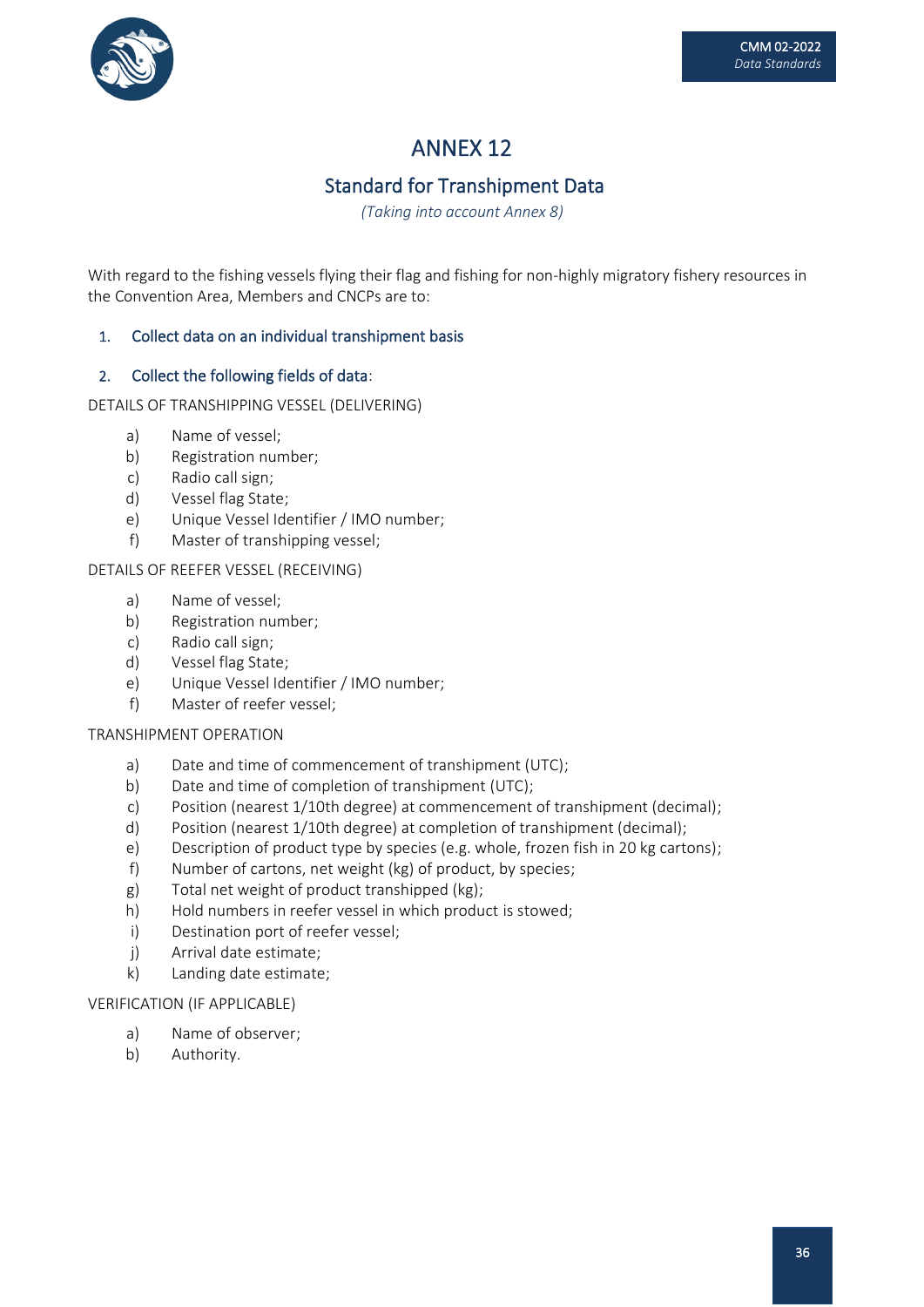

## Standard for Annual Catch Data

## Part A – for all fisheries other than the jumbo flying squid fishery

Annual catch summaries should list all species/groups caught in the Convention Area during the Calendar year.

For a calendar year and for each distinct combination of Sea Type, FAO statistical area, and FAO species/ group name (for that calendar year), and stock unit (as specified in a relevant CMM) provide the following data:

- a) Calendar year;
- b) Sea Type (either "HS" High Seas or "EEZ" Exclusive Economic Zone);
- c) FAO Statistical Area (e.g. FAO87);
- d) Species/ group name (e.g. orange roughy);
- e) Species/ group code (FAO species code<sup>28</sup>, e.g. ORY);
- f) Stock unit (as specified in relevant CMM);
- g) Fishing method (use appropriate ISSCFG code, Annex 9);
- h) Annual catch total tonnes raised to "live" weight.

## Part B – pertaining to the jumbo flying squid fishery

- a) Participant
- b) Calendar year;
- c) Month
- d) Sea Type (either "HS" High Seas or "EEZ" Exclusive Economic Zone);
- e) FAO Statistical Area (e.g. FAO87);
- f) Fishing method (use appropriate ISSCFG code, Annex 9);
- g) Species/ group code (FAO species code<sup>29</sup>, e.g. GIS);
- h) Catch Total (tonnes "live" weight- t)
- i) Number of vessels
- j) Number of days fished

<sup>&</sup>lt;sup>28</sup> FAO species code means the 3-alpha code as described in www.fao.org/fi/statist/fisoft/asfis/asfis.asp

<sup>&</sup>lt;sup>29</sup> FAO species code means the 3-alpha code as described in www.fao.org/fi/statist/fisoft/asfis/asfis.asp